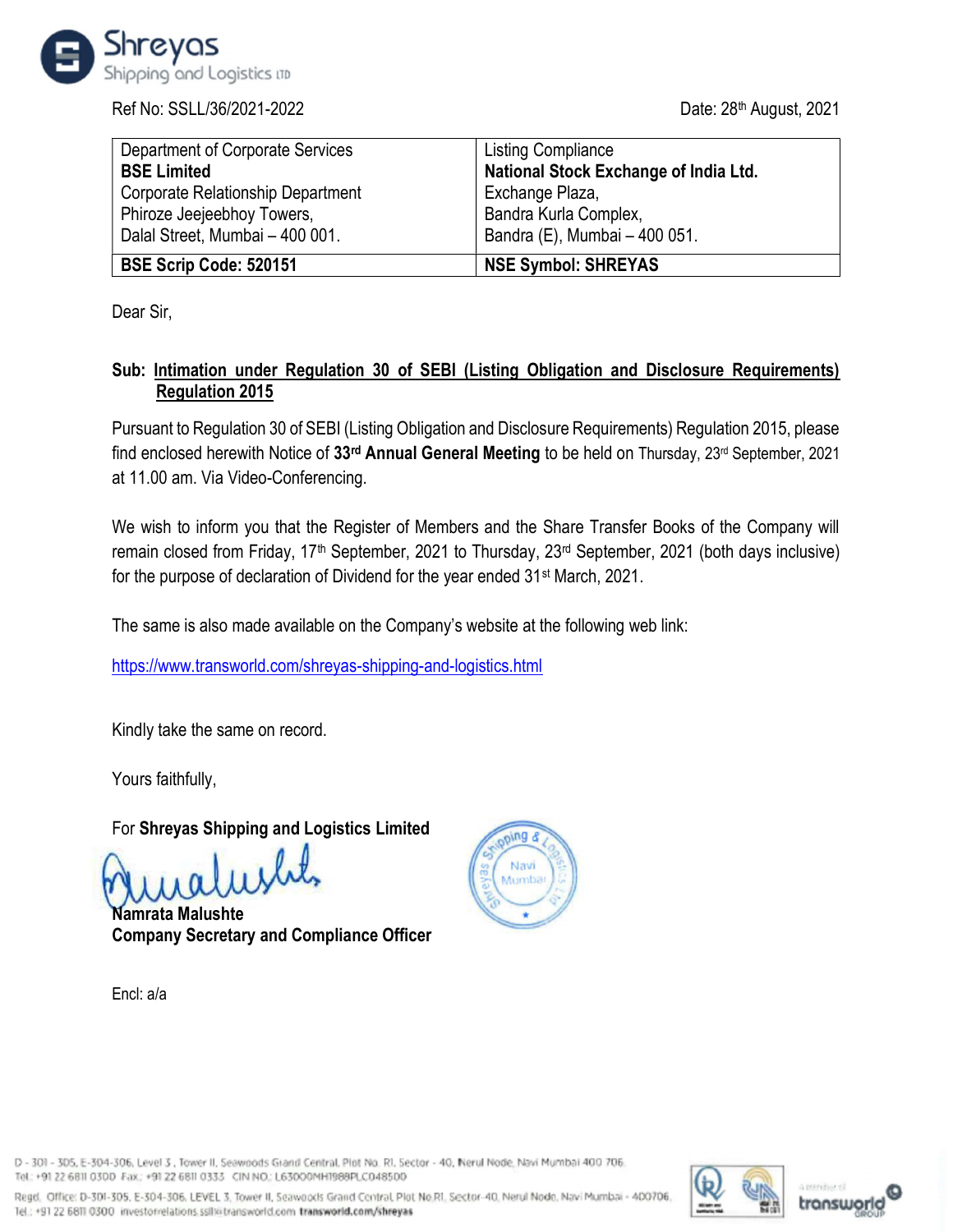# Notice

NOTICE is hereby given that the THIRTY-THIRD ANNUAL GENERAL MEETING of the Members of Shreyas Shipping and Logistics Limited will be held on Thursday, 23<sup>rd</sup> September, 2021 at 11.00 a.m through Video-Conferencing ("VC")/ Other Audio Visual Means ("OAVM") organized by the Company to transact the following businesses:. The venue of the meeting shall be deemed to be the Registered Office of the Company at D 301-305, Level 3, Tower II, Seawoods Grand Central, Plot no. R1, Sector 40, Nerul Node, Navi Mumbai-400706.

# ORDINARY BUSINESS:

- 1. To receive, consider and adopt :
	- a. Audited Standalone Financial statements for the Financial Year ended 31<sup>st</sup> March, 2021, together with the Reports of the Board of Directors and the Statutory Auditors thereon and;
	- b. Audited Consolidated Financial statements for the Financial Year ended 31st March, 2021, together with the Report of Statutory Auditors thereon.
- 2. To re-appoint Mr. S. Ramakrishnan (DIN: 00057637) Executive Chairman, who retires by rotation and being eligible, offers himself for re-appointment.
- 3. To declare Dividend of  $\bar{\mathbf{z}}$  2/- (20%) on Equity Shares for the year ended 31<sup>st</sup> March, 2021

#### SPECIAL BUSINESS

#### 4. To appoint Mr. Ajit George Paul (DIN: 08862403) as an Independent Director of the Company

To consider and if thought fit, to pass, the following Resolution as an Ordinary Resolution:

"RESOLVED THAT pursuant to the provisions of Sections 149, 152 and other applicable provisions, if any, of the Companies Act, 2013 ("the Act") and the Companies (Appointment and Qualification of Directors) Rules, 2014 read with Schedule IV of the Act and SEBI (Listing Obligations and Disclosure Requirements) Regulations, 2015 ('the Regulations') (including any statutory modification(s) or re-enactment thereof, for the time being in force), Mr. Ajit George Paul (DIN: 08862403) who was appointed as an Additional Director (Independent Director) by the Board of Directors with effect from 5<sup>th</sup> January, 2021, in terms of section 161 of the Act and Articles of Association of the Company, and whose appointment as an Independent Director is recommended by the Nomination and Remuneration Committee and the Board of Directors of the Company and in respect of whom the Company has received a notice in writing from a Member under Section 160 of the Act, proposing his candidature for the office of Independent Director, be and is hereby appointed as an Independent Director of the Company, not liable to retire by rotation, for a term of 5 (five) consecutive years commencing on  $5<sup>th</sup>$  January, 2021 and ending on  $4<sup>th</sup>$  January, 2026."

# 5. To appoint Mr. Ratnagiri Sivaram Krishnan (DIN: 06975736) as an Independent Director of the Company

To consider and if thought fit, to pass, the following Resolution as an Ordinary Resolution:

"RESOLVED THAT pursuant to the provisions of Sections 149, 152 and other applicable provisions, if any, of the Companies Act, 2013 ("the Act") and the Companies (Appointment and Qualification of Directors) Rules, 2014 read with Schedule IV of the Act and SEBI (Listing Obligations and Disclosure Requirements) Regulations, 2015 ('the Regulations') (including any statutory modification(s) or re-enactment thereof, for the time being in force), Mr. Ratnagiri Sivaram Krishnan (DIN: 06975736) who was appointed as an Additional Director (Independent Director) by the Board of Directors with effect from 6<sup>th</sup> April, 2021, in terms of section 161 of the Act and Articles of Association of the Company, and whose appointment as an Independent Director is recommended by the Nomination and Remuneration Committee and the Board of Directors of the Company and in respect of whom the Company has received a notice in writing from a Member under Section 160 of the Act, proposing his candidature for the office of Independent Director, be and is hereby appointed as an Independent Director of the Company, not liable to retire by rotation, for a term of 5 (five) consecutive years commencing on 6<sup>th</sup> April, 2021 and ending on 5<sup>th</sup> April, 2026."

#### 6. To appoint Ms. Anisha Ramakrishnan (DIN: 09263983) as Director of the Company

To consider and if thought fit, to pass, the following Resolution as an Ordinary Resolution:

RESOLVED THAT pursuant to the provisions of Sections 152, 160 and other applicable provisions, if any, of the Companies Act, 2013 ("the Act") and Rules made thereunder, SEBI (Listing Obligations and Disclosure Requirements) Regulations, 2015, (including any statutory modification(s) or re-enactment thereof, for the time being in force), Ms. Anisha Ramakrishnan (DIN: 09263983) who was appointed as an Additional Director (Non-Executive Director, Non-Independent,) pursuant to the provisions of section 161 of the Companies Act, 2013 and Articles of Association of the Company and who holds office up to the date of this Annual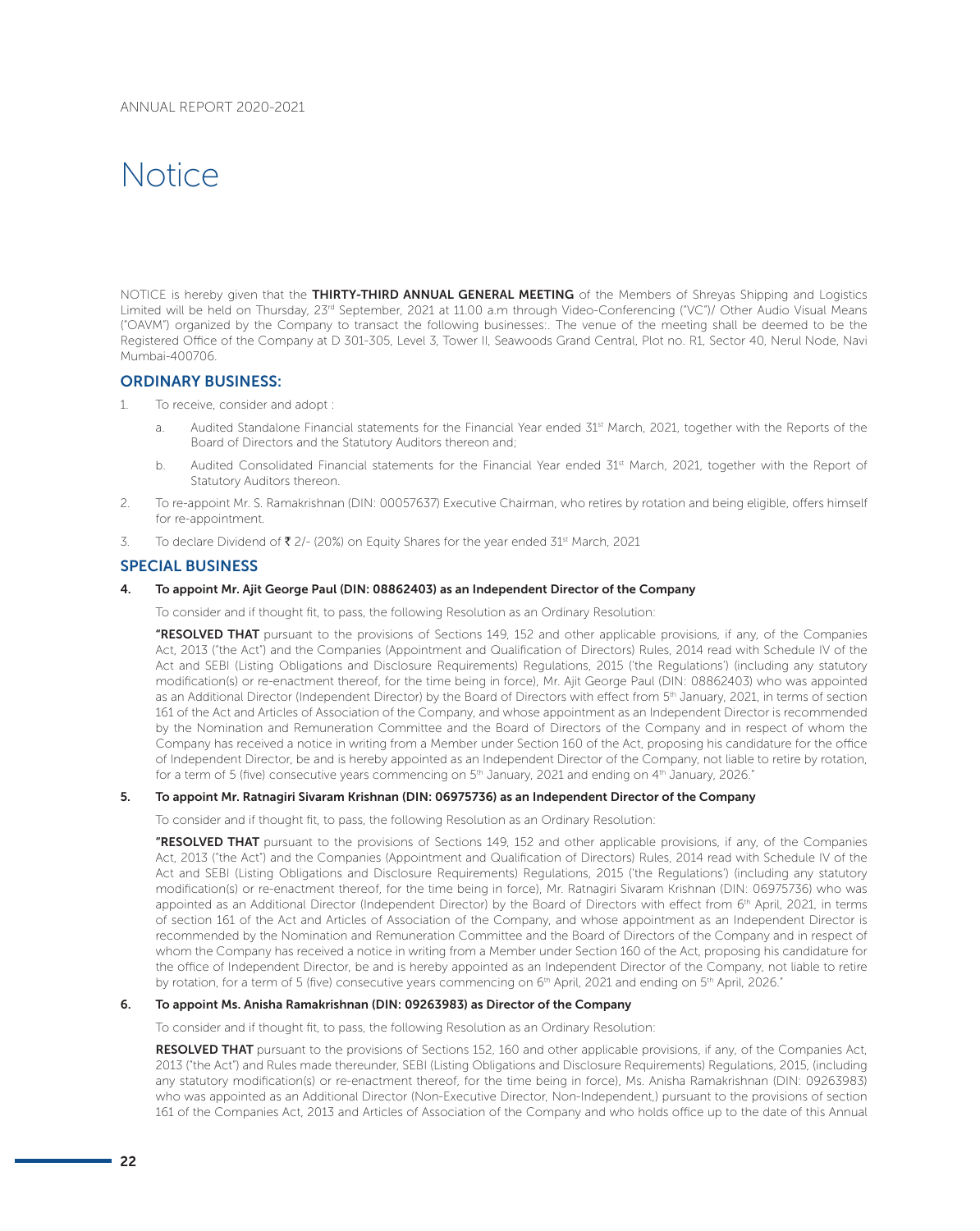

General Meeting and in respect of whom the Company has received a notice from a member of the Company, proposing her candidature for the office of Director in terms of Section 160 of the Act, be and is hereby appointed as a Director of the Company whose period of office shall be liable to determination by retirement of directors by rotation."

#### 7. To appoint Capt. Milind Kashinath Patankar (DIN: 02444758) as Director of the Company

To consider and if thought fit, to pass, the following Resolution as an Ordinary Resolution:

RESOLVED THAT pursuant to the provisions of Sections 152, 160 and other applicable provisions, if any, of the Companies Act, 2013 ("the Act") and Rules made thereunder, SEBI (Listing Obligations and Disclosure Requirements) Regulations, 2015, (including any statutory modification(s) or re-enactment thereof, for the time being in force), Capt. Milind Kashinath Patankar (DIN: 02444758) who was appointed as an Additional Director pursuant to the provisions of section 161 of the Act and Articles of Association of the Company and who holds office up to the date of this Annual General Meeting and in respect of whom the Company has received a notice from a member of the Company, proposing his candidature for the office of Director in terms of Section 160 of the Act, be and is hereby appointed as a Director of the Company whose period of office shall be liable to determination by retirement of directors by rotation.

#### 8. To approve appointment of Capt. Milind Kashinath Patankar (DIN: 02444758) as a Managing Director of the Company alongwith tenure and remuneration.

To consider and if thought fit, to pass, the following Resolution as a Special Resolution:

"RESOLVED THAT pursuant to provisions of Sections 196, 197, 198, 203 read with Part I and Part II of Schedule V and other applicable provisions, if any, of the Companies Act, 2013 ('the Act') and the Companies (Appointment and Remuneration of Managerial Personnel) Rules, 2014 and any other Rules framed thereunder, SEBI (Listing Obligations and Disclosure Requirements) Regulations, 2015 (including any statutory modifications or re-enactment thereof for the time being in force), subject to the provisions of Articles of Association of the Company, and such other approvals as may be necessary, Capt. Milind Kashinath Patankar (DIN: 02444758) be and is hereby appointed as a Managing Director of the Company, to hold office for a period of three (3) years, from 1<sup>st</sup> July, 2021 till 30<sup>th</sup> June, 2024 on such terms and conditions as recommended by the Nomination and Remuneration Committee and approved by the Board of Directors of the Company and as set out in the explanatory statement forming part of this resolution.

RESOLVED FURTHER THAT the Board of Directors (referred to as the "Board" which term shall include committee thereof) be and is hereby authorized to alter and vary the terms, designation and remuneration in accordance with the provision of the Act, and/or any statutory modification or re-enactment thereto and as amended or otherwise permissible from time to time.

RESOLVED FURTHER THAT the remuneration in any financial year shall be subject to the limit prescribed under section 197 and other applicable provisions of the Companies Act, 2013 read with Schedule V to the Act for time being in force or otherwise as may be applicable and permissible by law:

| Period             | Three years with effect from 1 <sup>st</sup> July, 2021                                                                                                                                                                                                                                                                                 |  |  |
|--------------------|-----------------------------------------------------------------------------------------------------------------------------------------------------------------------------------------------------------------------------------------------------------------------------------------------------------------------------------------|--|--|
| Gross Remuneration | Salary up to ₹ 3,00,00,000/- (Rupees Three Crores) per annum as may be decided<br>by the Nomination and Remuneration Committee from time to time, subject to the<br>limits specified under section 197 and other applicable provisions of the Companies<br>Act. 2013 read with Schedule V of the said Act as amended from time to time. |  |  |
| Perquisites        | Provision of transportation / conveyance facilities.                                                                                                                                                                                                                                                                                    |  |  |
|                    | Provision of telecommunication facilities.                                                                                                                                                                                                                                                                                              |  |  |
|                    | Leave encashment as per rules of the Company.                                                                                                                                                                                                                                                                                           |  |  |
|                    | Reimbursement of medical expenses incurred for himself and his family as per rules<br>of the Company.                                                                                                                                                                                                                                   |  |  |
|                    | Reimbursement of entertainment and other expenses actually and properly<br>incurred for the business of the Company as well as other expenses incurred in the<br>performance of duties on behalf of the Company.                                                                                                                        |  |  |
|                    | Personal accident insurance.                                                                                                                                                                                                                                                                                                            |  |  |
|                    | Medical insurance for self and family.                                                                                                                                                                                                                                                                                                  |  |  |

RESOLVED FURTHER THAT the Board of Directors (including its Committee thereof) be and is hereby authorised to revise the remuneration from time to time to the extent the Board of Directors may deem appropriate, provided that such revision is within the overall limits of the managerial remuneration as prescribed under the Companies Act, 2013 read with Schedule V thereto, and/or any guidelines prescribed by the Government from time to time.

RESOLVED FURTHER THAT notwithstanding anything contained in Section 197, 198 and Schedule V of the Companies Act, 2013 or any amendment/re-enactment thereof or any revised/new schedule thereof, in the event of absence of profits or inadequate profits in any financial year, the salary, perquisites and statutory benefits, as set out in the explanatory statement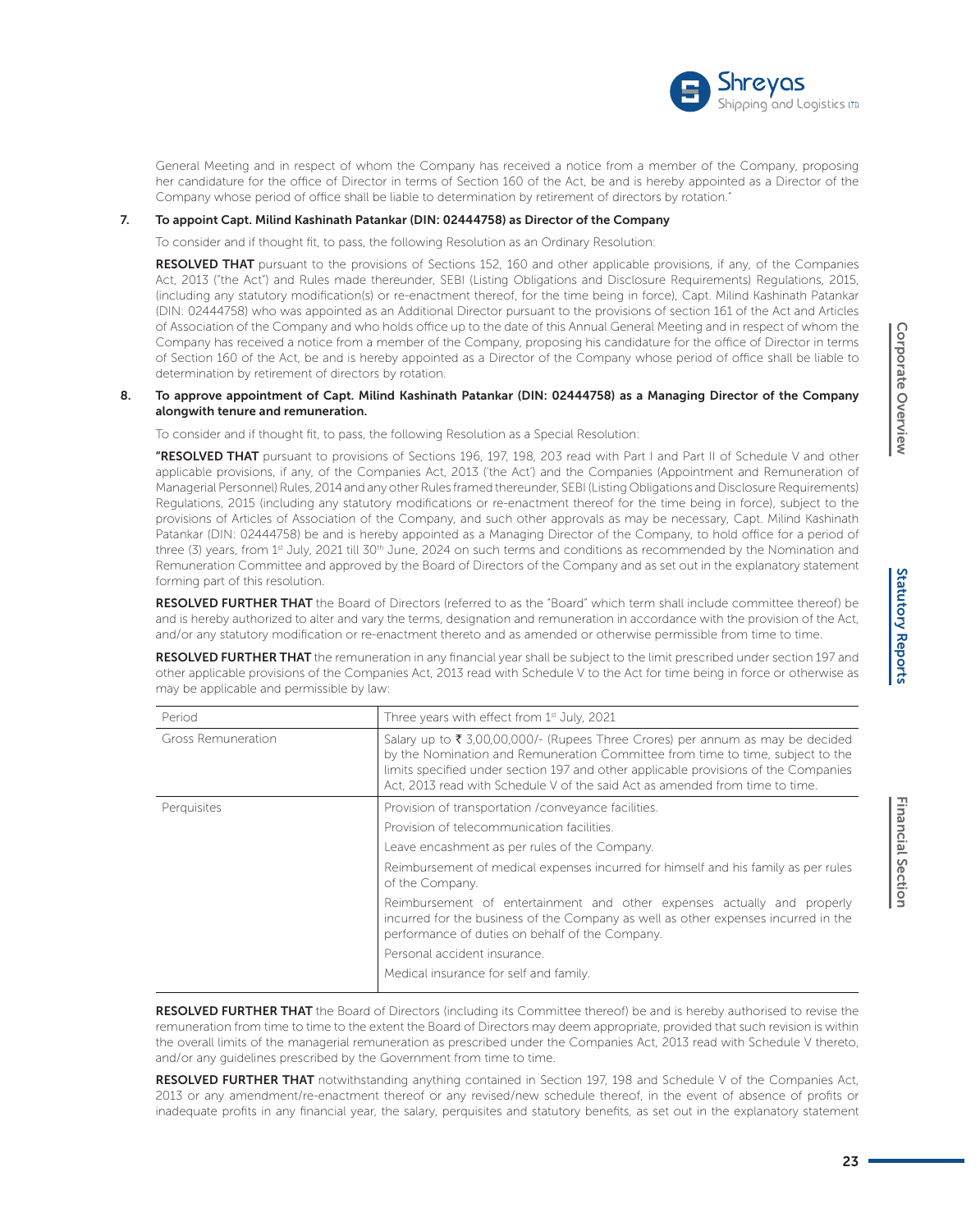forming part of this resolution be paid as minimum remuneration.

RESOLVED FURTHER THAT the Board, be and is hereby authorized to do all such acts, deeds and actions as it may, in its absolute discretion, consider necessary, expedient or incidental for giving effect to this Resolution, enter into agreement or issue letter, if necessary, amend the same and to settle questions, remove any difficulty or doubt that may arise from time to time and to take such actions or give such directions as may be necessary or desirable and to obtain any approvals, permissions or sanctions which may be necessary or desirable, as it may think fit."

By Order of the Board of Directors

Namrata Malushte Company Secretary

Place: Navi Mumbai Date: 11<sup>th</sup> August, 2021

## Registered Office:

D 301-305, Level 3, Tower II, Seawoods Grand Central, Plot no. R1, Sector 40, Nerul Node, Navi Mumbai-400706. Email: investor.ssll@transworld.com CIN: L63000MH1988PLC048500

## NOTES:

- 1. In view of the continuing COVID-19 pandemic, the Ministry of Corporate Affairs ("MCA") has vide circulars dated April 8, 2020, April 13, 2020, May 5, 2020 and January 13, 2021 and Securities and Exchange Board of India ("SEBI") vide circular dated January 15, 2021 and May 12, 2020 ("SEBI Circular") permitted the holding of Annual General Meeting ("AGM") through VC/OAVM without physical presence of members at a common venue. Therefore, in compliance with the Companies Act, 2013, Securities and Exchange Board of India (Listing Obligations and Disclosure Requirements) Regulations, 2015 ("SEBI Regulations") and the aforesaid MCA circulars, the AGM of the Company will be held through VC/OAVM.
- 2. Pursuant to the provisions of the Companies Act, 2013, a Member entitled to attend and vote at the AGM is entitled to appoint a proxy to attend and vote on his/her behalf and the proxy need not be a Member of the Company. Since this AGM is being held through VC / OAVM, physical attendance of Members has been dispensed with. Accordingly, the facility for appointment of proxies by the Members will not be available for the AGM and hence the Proxy Form and Attendance Slip are not annexed to this Notice.
- 3. In case of joint holders, the Member whose name appears as the first holder in the order of names as per the Register of Members of the Company will be entitled to vote at the AGM.
- 4. Profile of the Directors being appointed and retiring by rotation, as required by Regulation 36(3) of SEBI Regulations forms part of this Notice. The Director has furnished requisite declaration for his re-appointment.
- 5. The Register of Members and Share Transfer Books of the Company will remain closed from Friday, 17<sup>th</sup> September, 2021 to Thursday, 23rd September, 2021 both days inclusive.
- 6. In compliance with the aforesaid MCA circulars and the SEBI circular dated January 15, 2021, notice of the AGM along with the Annual Report 2020-21 is being sent only through electronic mode to those Members whose email addresses are registered with the Company/ Depositories. Members may note that the Notice and Annual Report 2020-21 will also be available on the Company's website, websites of the Stock Exchanges i.e. BSE Limited and National Stock Exchange of India Limited at www. bseindia.com and www.nseindia.com respectively, and on the website of NSDL https://www.evoting.nsdl.com. Since the AGM will be held through VC / OAVM, the Route Map is not annexed to this Notice.
- 7. Any person holding shares in physical form and non-individual shareholders, who acquires shares of the Company and becomes member of the Company after the notice is send through e-mail and holding shares as of the cut-off date i.e. Thursday, 16<sup>th</sup> September, 2021, may obtain the login ID and password by sending a request at evoting@nsdl.co.in or Issuer/RTA. However, if you are already registered with NSDL for remote e-voting, then you can use your existing user ID and password for casting your vote. If you forgot your password, you can reset your password by using "Forgot User Details/Password" or "Physical User Reset Password" option available on www.evoting.nsdl.com or call on toll free no. 1800 1020 990 and 1800 22 44 30. In case of Individual Shareholders holding securities in demat mode who acquires shares of the Company and becomes a Member of the Company after sending of the Notice and holding shares as of the cut-off date i.e. Thursday, 16<sup>th</sup> September, 2021 may follow steps mentioned in the Notice of the AGM under "Access to NSDL e-Voting system".
- 8. Corporate members intending to nominate their authorized representatives to attend the AGM pursuant to Section 113 of Companies Act, 2013 are requested to send to the Company scanned copy of Board Resolution/ Authorization Letter on investor.ssll@transworld.com authorizing such representative to attend and vote on their behalf at the AGM.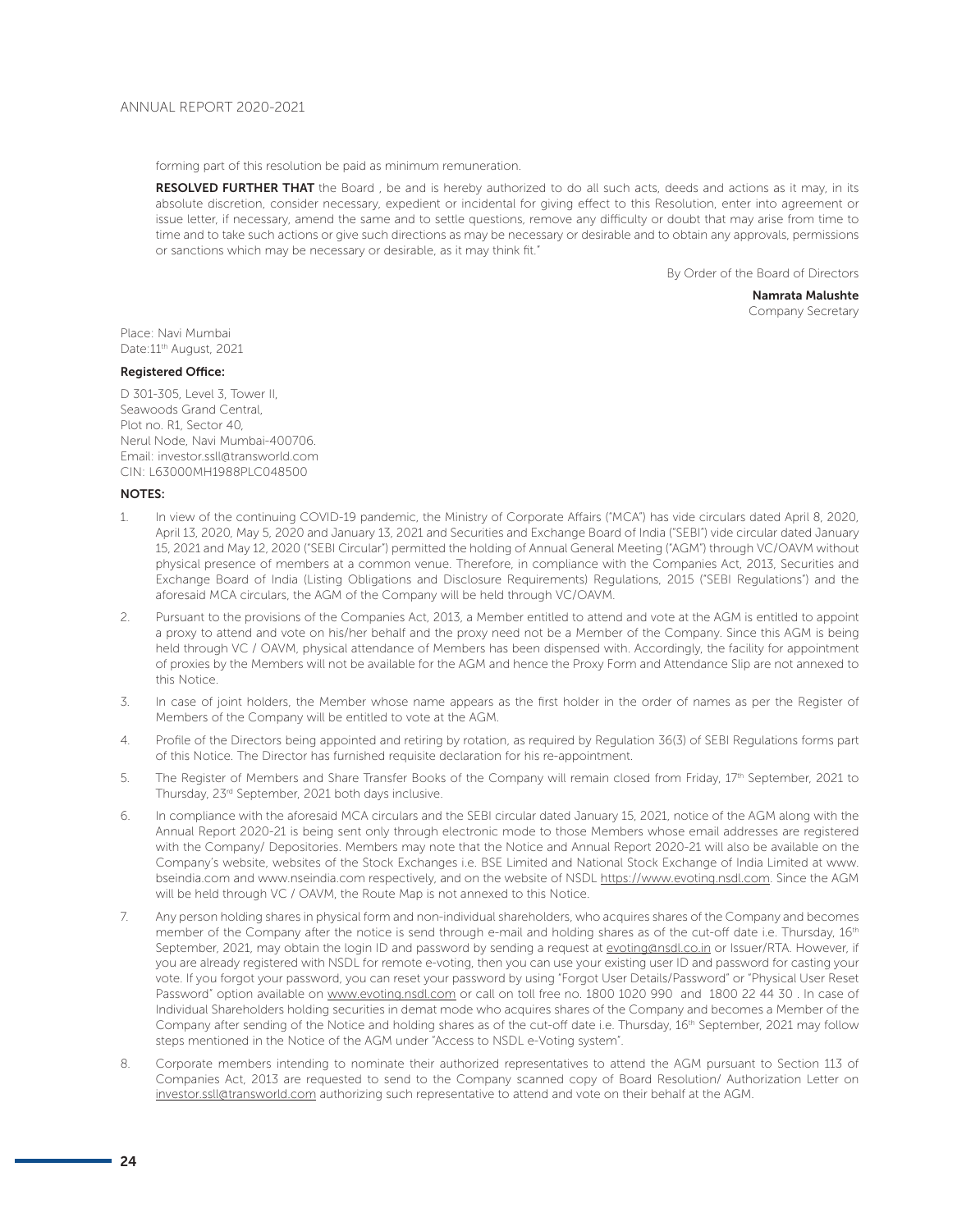- 9. Members who have not yet registered their email addresses are requested to register the same with their DPs in case the shares are held by them in electronic form and with Link Intime India Private Limited in case the shares are held by them in physical form.
- 10. The Members can join the AGM in the VC/OAVM mode 15 minutes before and 15 minutes after the scheduled time of the commencement of the Meeting. Members attending the AGM through VC / OAVM shall be counted for the purpose of reckoning the quorum under Section 103 of the Companies Act, 2013.

#### 11. A) Voting through electronic means:

- I. In compliance with the provisions of Section 108 of the Companies Act, 2013 and Rule 20 of the Companies (Management and Administration) Rules, 2014 as substituted by the Companies (Management and Administration) Amendment Rules, 2015 ('Amended Rules 2015') and Regulation 44 of SEBI Regulations, the Company is pleased to provide its members, facility to exercise their right to vote on resolutions proposed to be considered at the 33rd Annual General Meeting (AGM) by electronic means and the businesses may be transacted through e-Voting services. The Members, whose names appear in the Register of Members/list of Beneficial Owners as on, i.e. Thursday, 16<sup>th</sup> September, 2021 the date prior to the commencement of book closure, being the cut-off date, are entitled to vote on the Resolutions set forth in this Notice. The facility of casting the votes by the Members using an electronic voting system from a place other than venue of AGM ("remote e-voting") will be provided by National Securities Depository Limited (NSDL).
- II. The members who have cast their vote by remote e-voting prior to the AGM may also attend the AGM but shall not be entitled to cast their vote again.
- III. The remote e-voting period commences at 10.00 AM on Monday, 20<sup>th</sup> September, 2021 and ends at 5.00 PM on Wednesday, 22<sup>nd</sup> September, 2021. The remote e-voting module shall be disabled by NSDL for voting thereafter. During this period shareholders of the Company, holding shares either in physical form or in dematerialized form, as on the cut-off date of Thursday, 16<sup>th</sup> September, 2021 may cast their vote electronically. Once the vote on a resolution is cast by the shareholder, the shareholder shall not be allowed to change it subsequently.
- IV. The voting rights of a shareholders shall be in proportion to their shares of the paid-up equity share capital of the Company as on the cut-off date of Thursday, 16<sup>th</sup> September, 2021
- V. Any person, who acquires shares of the Company and become member of the Company after dispatch of the notice and holding shares as of the cut-off date i.e. may obtain the login ID and password by sending a request at evoting@nsdl.co.in or rnt.helpdesk@linkintime.co.in.
- VI. Mr. Dharmesh Zaveri, Company Secretary in Practice (Membership No. 5418) Proprietor of D. M. Zaveri & Co, Company Secretaries, has been appointed for as the Scrutinizer for providing facility to the members of the Company to scrutinize the voting and remote e-voting process in a fair and transparent manner.
- VII. The Scrutinizer shall within a period of 48 hours from the conclusion of the e-voting make a Scrutinizer's Report of the votes cast in favour of or against, if any, forthwith addressed to the Chairman of the Company. The result will be declared by the Chairman or by a person duly authorized.
- VIII. The Results declared along with the Scrutinizer's Report shall be placed on the Company's website www.transworld. com/shreyas-shipping-and-logistics.html and shall be communicated to the Stock Exchange.
- IX. The process and manner to vote electronically on NSDL e-voting system a consist of Two steps as mentioned below:

#### Step 1: Access to NSDL e-Voting system

#### A) Login method for e-Voting and joining virtual meeting for Individual shareholders holding securities in demat mode

In terms of SEBI circular dated December 9, 2020 on e-Voting facility provided by Listed Companies, Individual shareholders holding securities in demat mode are allowed to vote through their demat account maintained with Depositories and Depository Participants. Shareholders are advised to update their mobile number and email Id in their demat accounts in order to access e-Voting facility.

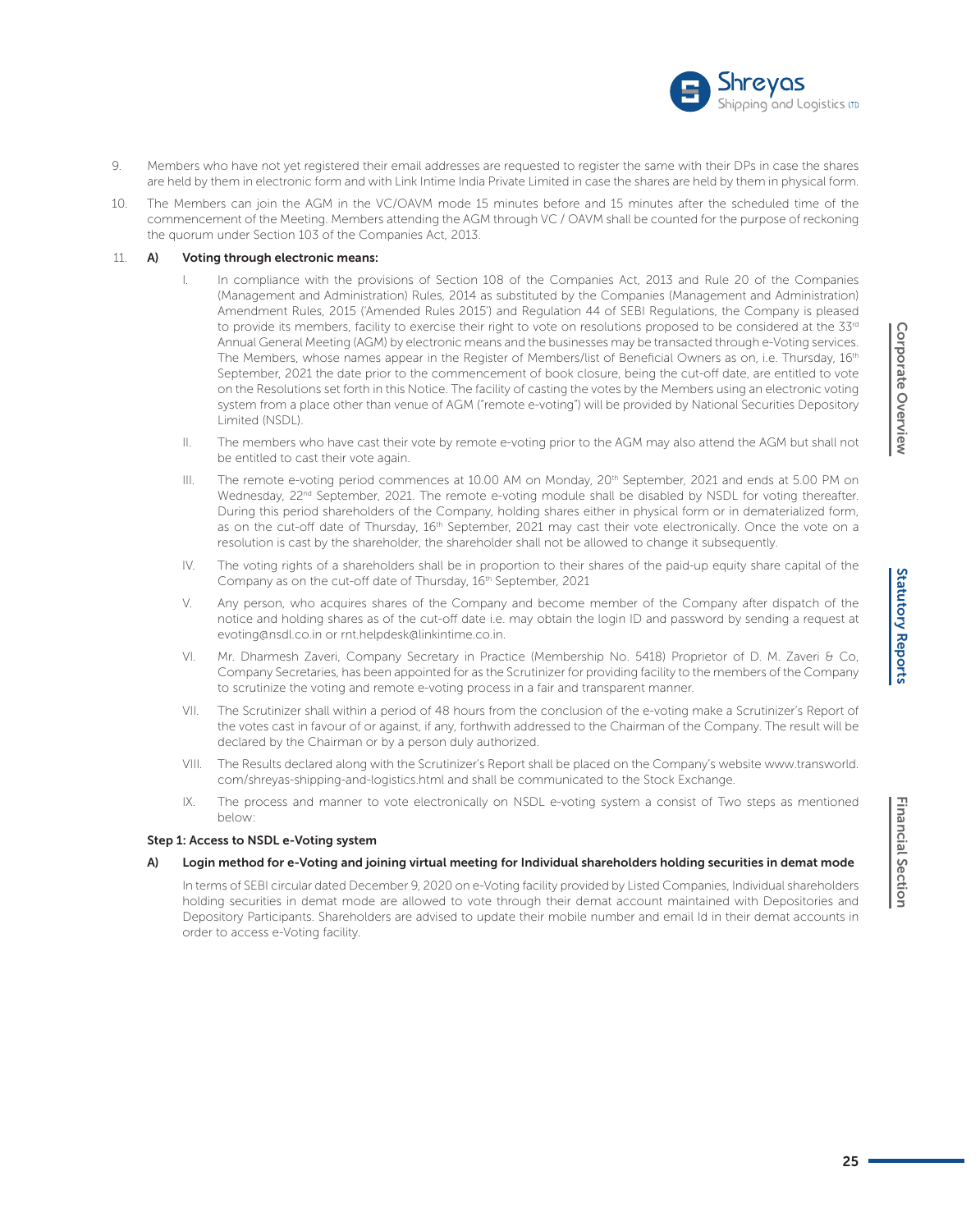Login method for Individual shareholders holding securities in demat mode is given below:

| <b>Type of shareholders</b>                                                        |    | <b>Login Method</b>                                                                                                                                                                                                                                                                                                                                                                                                                                                                                                                                                                                                                                                                                                                                                                                                                                                                                                   |
|------------------------------------------------------------------------------------|----|-----------------------------------------------------------------------------------------------------------------------------------------------------------------------------------------------------------------------------------------------------------------------------------------------------------------------------------------------------------------------------------------------------------------------------------------------------------------------------------------------------------------------------------------------------------------------------------------------------------------------------------------------------------------------------------------------------------------------------------------------------------------------------------------------------------------------------------------------------------------------------------------------------------------------|
| Individual Shareholders holding<br>securities in demat mode with<br>NSDL.          | 1. | If you are already registered for NSDL IDeAS facility, please visit the e-Services<br>website of NSDL. Open web browser by typing the following URL: https://<br>eservices.nsdl.com/ either on a Personal Computer or on a mobile. Once the<br>home page of e-Services is launched, click on the "Beneficial Owner" icon under<br>"Login" which is available under "IDeAS" section. A new screen will open. You<br>will have to enter your User ID and Password. After successful authentication,<br>you will be able to see e-Voting services. Click on "Access to e-Voting" under<br>e-Voting services and you will be able to see e-Voting page. Click on options<br>available against company name or e-Voting service provider - NSDL and you<br>will be re-directed to NSDL e-Voting website for casting your vote during the<br>remote e-Voting period or joining virtual meeting & voting during the meeting. |
|                                                                                    | 2. | If the user is not registered for IDeAS e-Services, option to register is available at<br>https://eservices.nsdl.com. Select "Register Online for IDeAS" Portal or click at<br>https://eservices.nsdl.com/SecureWeb/IdeasDirectReg.jsp                                                                                                                                                                                                                                                                                                                                                                                                                                                                                                                                                                                                                                                                                |
|                                                                                    | 3. | Visit the e-Voting website of NSDL. Open web browser by typing the following<br>URL: https://www.evoting.nsdl.com/ either on a Personal Computer or on a<br>mobile. Once the home page of e-Voting system is launched, click on the icon<br>"Login" which is available under 'Shareholder/Member' section. A new screen<br>will open. You will have to enter your User ID (i.e. your sixteen digit demat<br>account number held with NSDL), Password/OTP and a Verification Code as<br>shown on the screen. After successful authentication, you will be redirected<br>to NSDL Depository site wherein you can see e-Voting page. Click on options<br>available against company name or e-Voting service provider - NSDL and you<br>will be redirected to e-Voting website of NSDL for casting your vote during<br>the remote e-Voting period or joining virtual meeting & voting during the<br>meeting.              |
| Individual Shareholders holding 1.<br>securities in demat mode with<br><b>CDSL</b> |    | Existing users who have opted for Easi / Easiest, they can login through their<br>user id and password. Option will be made available to reach e-Voting page<br>without any further authentication. The URL for users to login to Easi / Easiest<br>are https://web.cdslindia.com/myeasi/home/login or www.cdslindia.com and<br>click on New System Myeasi.                                                                                                                                                                                                                                                                                                                                                                                                                                                                                                                                                           |
|                                                                                    | 2. | After successful login of Easi/Easiest the user will be also able to see the E<br>Voting Menu. The Menu will have links of e-Voting service provider i.e. NSDL.<br>Click on NSDL to cast your vote.                                                                                                                                                                                                                                                                                                                                                                                                                                                                                                                                                                                                                                                                                                                   |
|                                                                                    | 3. | If the user is not registered for Easi/Easiest, option to register is available at<br>https://web.cdslindia.com/myeasi/Registration/EasiRegistration                                                                                                                                                                                                                                                                                                                                                                                                                                                                                                                                                                                                                                                                                                                                                                  |
|                                                                                    | 4. | Alternatively, the user can directly access e-Voting page by providing demat<br>Account Number and PAN No. from a link in www.cdslindia.com home page.<br>The system will authenticate the user by sending OTP on registered Mobile $\theta$<br>Email as recorded in the demat Account. After successful authentication, user<br>will be provided links for the respective ESP i.e. NSDL where the e-Voting is in<br>progress.                                                                                                                                                                                                                                                                                                                                                                                                                                                                                        |
| securities<br>in<br>demat<br>login through their depository<br>participants        |    | Individual Shareholders (holding You can also login using the login credentials of your demat account through your<br>mode) Depository Participant registered with NSDL/CDSL for e-Voting facility. Once login,<br>you will be able to see e-Voting option. Once you click on e-Voting option, you will<br>be redirected to NSDL/CDSL Depository site after successful authentication, wherein<br>you can see e-Voting feature. Click on options available against company name or<br>e-Voting service provider-NSDL and you will be redirected to e-Voting website of NSDL<br>for casting your vote during the remote e-Voting period or joining virtual meeting $\theta$<br>voting during the meeting.                                                                                                                                                                                                              |

Important note: Members who are unable to retrieve User ID/ Password are advised to use Forget User ID and Forget Password option available at abovementioned website.

 Helpdesk for Individual Shareholders holding securities in demat mode for any technical issues related to login through Depository i.e. NSDL and CDSL.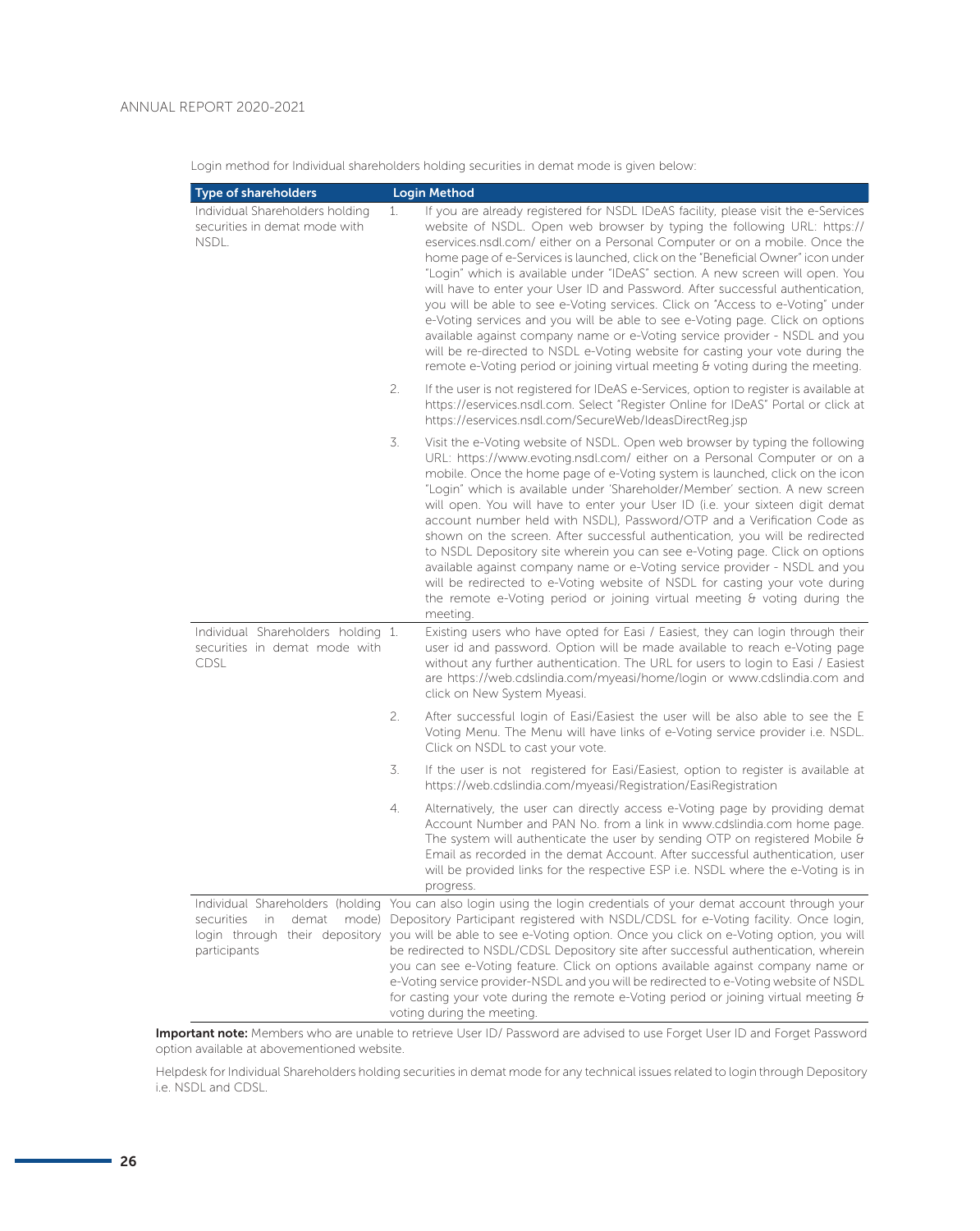

| Login type                                                            | <b>Helpdesk details</b>                                                                                                                                                           |  |  |
|-----------------------------------------------------------------------|-----------------------------------------------------------------------------------------------------------------------------------------------------------------------------------|--|--|
| Individual Shareholders holding securities in<br>demat mode with NSDL | Members facing any technical issue in login can contact NSDL helpdesk by<br>sending a request at evoting@nsdl.co.in or call at toll free no.: 1800 1020 990<br>and 1800 22 44 30  |  |  |
| Individual Shareholders holding securities in<br>demat mode with CDSL | Members facing any technical issue in login can contact CDSL helpdesk by<br>sending a request at helpdesk.evoting@cdslindia.com or contact at 022-<br>23058738 or 022-23058542-43 |  |  |

#### B) Login Method for e-Voting and joining virtual meeting for shareholders other than Individual shareholders holding securities in demat mode and shareholders holding securities in physical mode.

#### How to Log-in to NSDL e-Voting website?

- 1. Visit the e-Voting website of NSDL. Open web browser by typing the following URL: https://www.evoting.nsdl.com/ either on a Personal Computer or on a mobile.
- 2. Once the home page of e-Voting system is launched, click on the icon "Login" which is available under 'Shareholder/ Member' section.
- 3. A new screen will open. You will have to enter your User ID, your Password/OTP and a Verification Code as shown on the screen.

 Alternatively, if you are registered for NSDL eservices i.e. IDEAS, you can log-in at https://eservices.nsdl.com/ with your existing IDEAS login. Once you log-in to NSDL eservices after using your log-in credentials, click on e-Voting and you can proceed to Step 2 i.e. Cast your vote electronically.

4. Your User ID details are given below :

| Manner of holding shares i.e. Demat (NSDL or CDSL) Your User ID is:<br>or Physical                   |                                                                                                           |  |  |
|------------------------------------------------------------------------------------------------------|-----------------------------------------------------------------------------------------------------------|--|--|
| a) For Members who hold shares in demat account with 8 Character DP ID followed by 8 Digit Client ID |                                                                                                           |  |  |
| NSDL.                                                                                                | For example if your DP ID is IN300*** and Client ID is<br>12****** then your user ID is IN300***12******. |  |  |
| b) For Members who hold shares in demat account with 16 Digit Beneficiary ID                         |                                                                                                           |  |  |
| CDSL.                                                                                                | For example if your Beneficiary ID is 12**************<br>then your user ID is 12**************           |  |  |
| c) For Members holding shares in Physical Form.                                                      | EVEN Number followed by Folio Number registered with<br>the company                                       |  |  |
|                                                                                                      | For example if folio number is 001*** and EVEN is 101456<br>then user ID is 101456001***                  |  |  |

5. Password details for shareholders other than Individual shareholders are given below:

a) If you are already registered for e-Voting, then you can user your existing password to login and cast your vote.

- b) If you are using NSDL e-Voting system for the first time, you will need to retrieve the 'initial password' which was communicated to you. Once you retrieve your 'initial password', you need to enter the 'initial password' and the system will force you to change your password.
- c) How to retrieve your 'initial password'?
- (i) If your email ID is registered in your demat account or with the company, your 'initial password' is communicated to you on your email ID. Trace the email sent to you from NSDL from your mailbox. Open the email and open the attachment i.e. a .pdf file. Open the .pdf file. The password to open the .pdf file is your 8 digit client ID for NSDL account, last 8 digits of client ID for CDSL account or folio number for shares held in physical form. The .pdf file contains your 'User ID' and your 'initial password'.
- (ii) If your email ID is not registered, please follow steps mentioned below in process for those shareholders whose email ids are not registered
- 6. If you are unable to retrieve or have not received the" Initial password" or have forgotten your password:
	- a) Click on "Forgot User Details/Password?"(If you are holding shares in your demat account with NSDL or CDSL) option available on www.evoting.nsdl.com.
	- b) Physical User Reset Password?" (If you are holding shares in physical mode) option available on www.evoting. nsdl.com.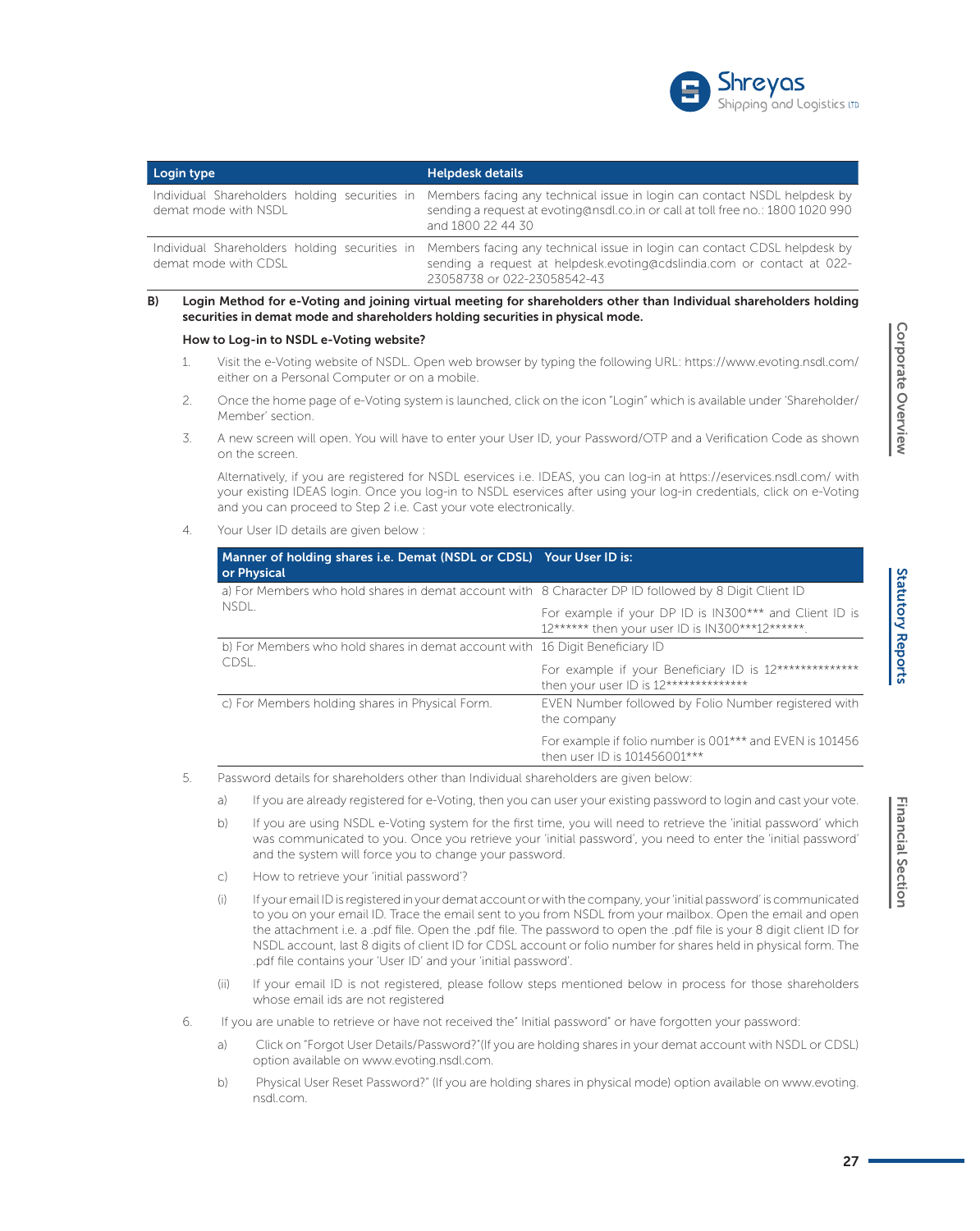- c) If you are still unable to get the password by aforesaid two options, you can send a request at evoting@ nsdl.co.in mentioning your demat account number/folio number, your PAN, your name and your registered address etc.
- d) Members can also use the OTP (One Time Password) based login for casting the votes on the e-Voting system of NSDL.
- 7. After entering your password, tick on Agree to "Terms and Conditions" by selecting on the check box.
- 8. Now, you will have to click on "Login" button.
- 9. After you click on the "Login" button, Home page of e-Voting will open.

# Step 2: Cast your vote electronically and join General Meeting on NSDL e-Voting system.

#### How to cast your vote electronically and join General Meeting on NSDL e-Voting system?

- 1. After successful login at Step 1, you will be able to see all the companies "EVEN" in which you are holding shares and whose voting cycle and General Meeting is in active status.
- 2. Select "EVEN" of company for which you wish to cast your vote during the remote e-Voting period and casting your vote during the General Meeting. For joining virtual meeting, you need to click on "VC/OAVM" link placed under "Join General Meeting".
- 3. Now you are ready for e-Voting as the Voting page opens.
- 4. Cast your vote by selecting appropriate options i.e. assent or dissent, verify/modify the number of shares for which you wish to cast your vote and click on "Submit" and also "Confirm" when prompted.
- 5. Upon confirmation, the message "Vote cast successfully" will be displayed.
- 6. You can also take the printout of the votes cast by you by clicking on the print option on the confirmation page.
- 7. Once you confirm your vote on the resolution, you will not be allowed to modify your vote.

# General Guidelines for shareholders

- 1. Institutional shareholders (i.e. other than individuals, HUF, NRI etc.) are required to send scanned copy (PDF/JPG Format) of the relevant Board Resolution/ Authority letter etc. with attested specimen signature of the duly authorized signatory(ies) who are authorized to vote, to the Scrutinizer by e-mail to dmz@dmzaveri.com with a copy marked to evoting@nsdl.co.in.
- 2. It is strongly recommended not to share your password with any other person and take utmost care to keep your password confidential. Login to the e-voting website will be disabled upon five unsuccessful attempts to key in the correct password. In such an event, you will need to go through the "Forgot User Details/Password?" or "Physical User Reset Password?" option available on www.evoting.nsdl.com to reset the password.
- 3. In case of any queries, you may refer the Frequently Asked Questions (FAQs) for Shareholders and e-voting user manual for Shareholders available at the download section of www.evoting.nsdl.com or call on toll free no.: 1800 1020 990 and 1800 22 44 30 or send a request to Ms.Soni Singh at evoting@nsdl.co.in
- 12. Process for those shareholders whose email ids are not registered with the depositories for procuring user id and password and registration of email ids for e-voting for the resolutions set out in this notice:
	- In case shares are held in physical mode please provide Folio No., Name of shareholder, scanned copy of the share certificate (front and back), PAN (self-attested scanned copy of PAN card), AADHAR (self-attested scanned copy of Aadhar Card) by email to investor.ssll@transworld.com
	- In case shares are held in DEMAT mode, please provide DPID-CLID (16 digit DPID + CLID or 16 digit beneficiary ID), Name, client master or copy of Consolidated Account statement, PAN (self-attested scanned copy of PAN card), AADHAR (selfattested scanned copy of Aadhar Card) to investor.ssll@transworld.com. If you are an Individual shareholders holding securities in demat mode, you are requested to refer to the login method explained at step 1 (A) i.e. Login method for e-Voting and joining virtual meeting for Individual shareholders holding securities in demat mode.
	- Alternatively shareholder/members may send a request to evoting@nsdl.co.in for procuring user id and password for e-voting by providing above mentioned documents.
	- In terms of SEBI circular dated December 9, 2020 on e-Voting facility provided by Listed Companies, Individual shareholders holding securities in demat mode are allowed to vote through their demat account maintained with Depositories and Depository Participants. Shareholders are required to update their mobile number and email ID correctly in their demat account in order to access e-Voting facility.
	- The Company has also provided the facility of temporary registration of their email IDs for receiving Annual report in electronic mode by clicking on the link https://linkintime.co.in/emailreg/email\_register.html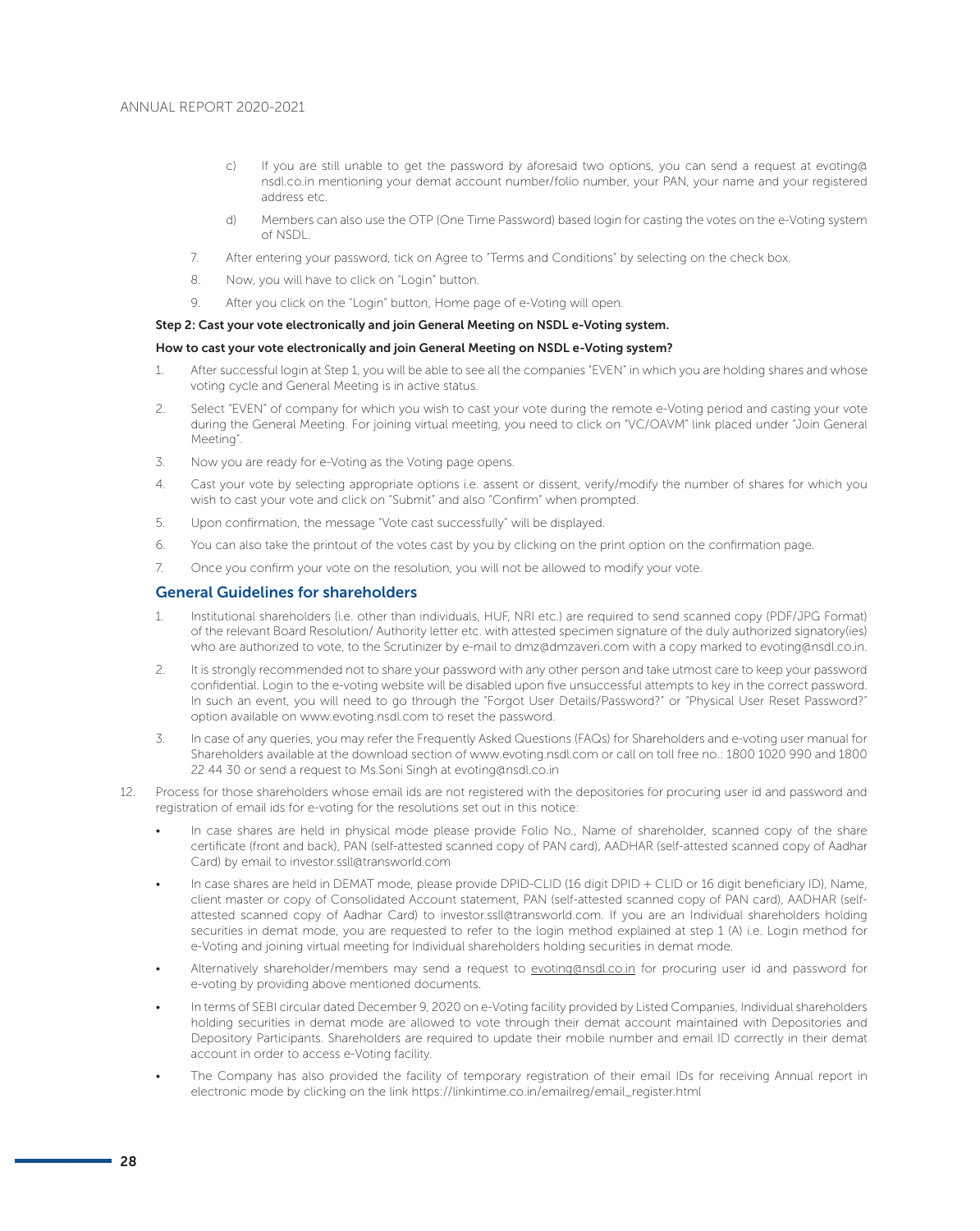

- 13. Instructions for members using e-Voting on the day of AGM:
	- The procedure for e-Voting on the day of the AGM is same as the instructions mentioned above for remote e-voting.
	- Only those members who will be present in the AGM through VC/OAVM facility and have not casted their vote on the Resolutions through remote e-Voting and are otherwise not barred from doing so, shall be eligible to vote through e-Voting system in the AGM.
	- Members who have voted through Remote e-Voting will be eligible to attend the AGM. However, they will not be eligible to vote at the AGM.
- 14. Instructions for members for attending AGM through VC
	- Member will be provided with a facility to attend the EGM/AGM through VC/OAVM through the NSDL e-Voting system. Members may access by following the steps mentioned above for Access to NSDL e-Voting system. After successful login, you can see link of "VC/OAVM link" placed under "Join General meeting" menu against company name. You are requested to click on VC/OAVM link placed under Join General Meeting menu. The link for VC/OAVM will be available in Shareholder/ Member login where the EVEN of Company will be displayed. Please note that the members who do not have the User ID and Password for e-Voting or have forgotten the User ID and Password may retrieve the same by following the remote e-Voting instructions mentioned in the notice to avoid last minute rush
	- Members are encouraged to join the Meeting through Laptops for better experience.
	- Further Members will be required to allow Camera and use Internet with a good speed to avoid any disturbance during the meeting.
	- Please note that Participants Connecting from Mobile Devices or Tablets or through Laptop connecting via Mobile Hotspot may experience Audio/Video loss due to Fluctuation in their respective network. It is therefore recommended to use Stable Wi-Fi or LAN Connection to mitigate any kind of aforesaid glitches.
- 15. In terms of the provisions of Sections 124 and 125 of the Companies Act 2013, the amount of dividend remaining unpaid or unclaimed for a period of seven years from the date of transfer to the unpaid dividend account, is required to be transferred to the Investor Education and Protection Fund established by the Central Government (hereinafter referred to as the 'said Fund'). Accordingly, Final Unclaimed/ Unpaid dividends for the year 2012-2013 amounting to INR 2,54,850/- was transferred during the financial year 2020-21 to the Investor Education and Protection Fund.

 The Members, who have not yet encashed the dividend warrants for the financial year ended March 31, 2015 and subsequent years are requested to send claims to the Company, if any, before the respective amounts become due for transfer to the said Fund. No claim shall lie against the Company or the said Fund after transfer as mentioned above.

 Shares due to transfer to IEPF: Equity shares in respect to which dividend has not been encashed for seven consecutive years or more will be required to transfer to Investors Education & Protection Fund (IEPF) pursuant to section 124(6) of the Companies Act, 2013. Relevant details in this respect are posted on the Company's website www.transworld.com/shreyas-shipping-and-logistics. html in investors section.

 The Company sends communication in this respect to the concerned shareholders from time to time as may be necessary. Shareholders are requested to contact Company or RTA to encash the unclaimed dividend and in case any pending legal disputes, provide certified copy of order from Court / Authority restraining transfer, payment of dividend etc.

- 16. Members who would like to express their views or ask questions during the AGM may register themselves as a speaker by sending their request from their email address mentioning their name, DP ID and Client ID/Folio Number, PAN and Mobile Number at investor.ssll@transworld.com. Only those members who have registered themselves as a speaker will be allowed to express their views/ask questions during the AGM. The members are requested to mail their questions atleast two working days before the meeting to investor.ssll@transworld.com . The Company reserves the right to restrict the number of speakers depending on the availability of time for the AGM.
- 17. Members holding shares under multiple folios in the identical order of names are requested to consolidate their holdings into one folio. Further, as per Regulation 40 of SEBI Listing Regulations, as amended, securities of listed companies can be transferred only in dematerialized form with effect from, April 1, 2019, except in case of request received for transmission or transposition of securities. In view of this and to eliminate all risks associated with physical shares and for ease of portfolio management, members holding shares in physical form are requested to consider converting their holdings to dematerialized form. Members can contact the Company or Company's Registrars and Transfer Agents, Link Intime India Private Limited for assistance in this regard.
- 18. As per the provisions of Section 72 of the Act, the facility for making nomination is available for the Members in respect of the shares held by them. Members who have not yet registered their nomination are requested to register the same by submitting Form No. SH-13. Members are requested to submit the said details to their Depository Participant in case the shares are held by them in electronic form and to Link Intime India Private Limited in case the shares are held in physical form.

Corporate Overview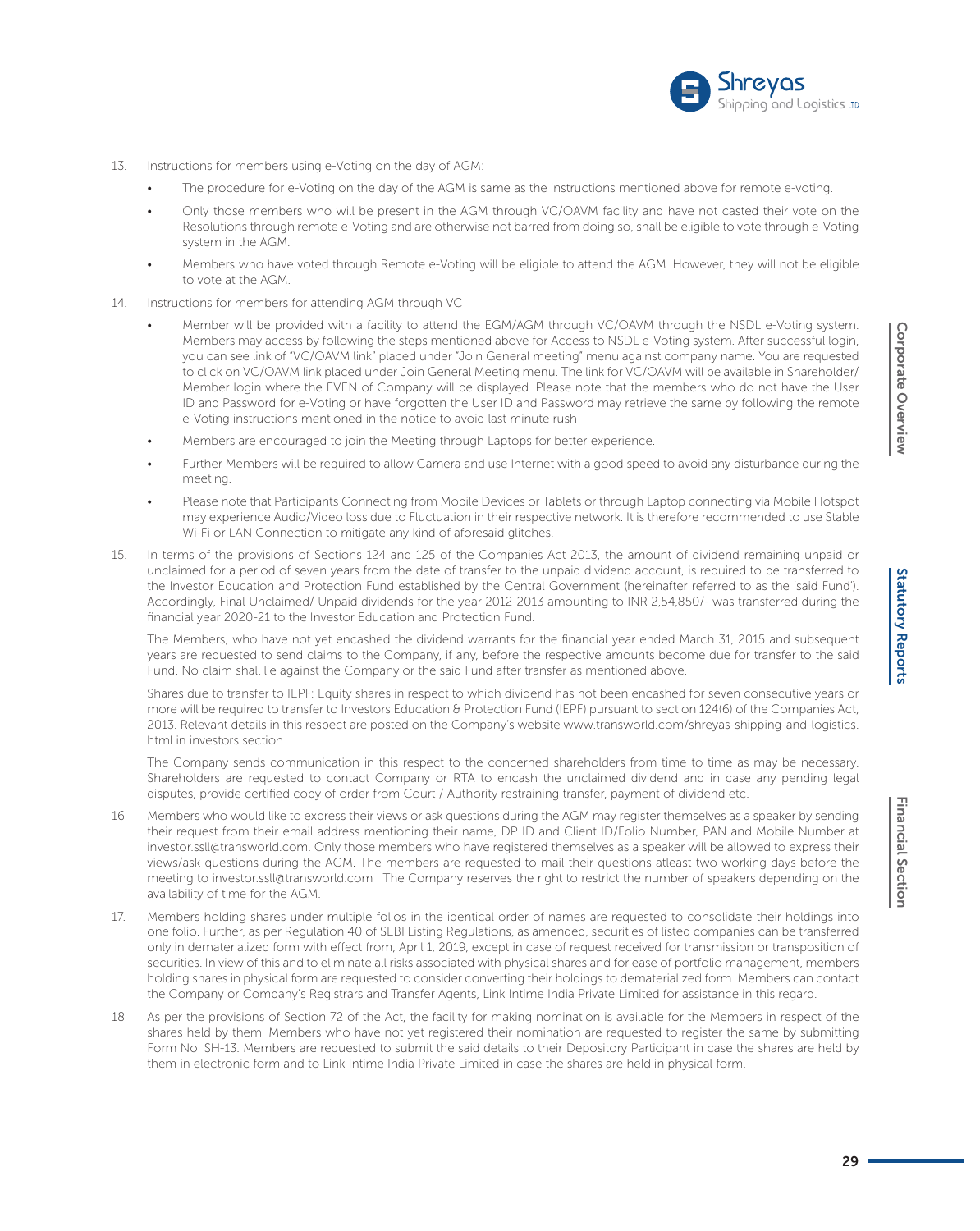- 19. A statement pursuant to Section 102(1) of the Companies Act, 2013 relating to certain ordinary business and the special businesses to be transacted at the 33<sup>rd</sup> AGM is annexed hereto. All documents referred to in the accompanying Notice and the Explanatory Statement shall be available for inspection electronically. Members seeking to inspect such documents can send an email to investor.ssll@transworld.com.
- 20. Register of Directors and Key Managerial Personnel and their shareholding maintained under section 170 of Companies Act, 2013 and Register of Contracts or arrangements in which directors are interested maintained under Section 189 of the Companies Act, 2013 are available for inspection electronically. Members seeking to inspect such documents can send an e-mail to investor.ssll@ transworld.com.

By Order of the Board of Directors

Namrata Malushte Company Secretary

Place: Navi Mumbai Date: 11<sup>th</sup> August, 2021

# Registered Office:

D 301-305, Level 3, Tower II, Seawoods Grand Central, Plot no. R1, Sector 40, Nerul Node, Navi Mumbai-400706. Email: investor.ssll@transworld.com CIN: L63000MH1988PLC048500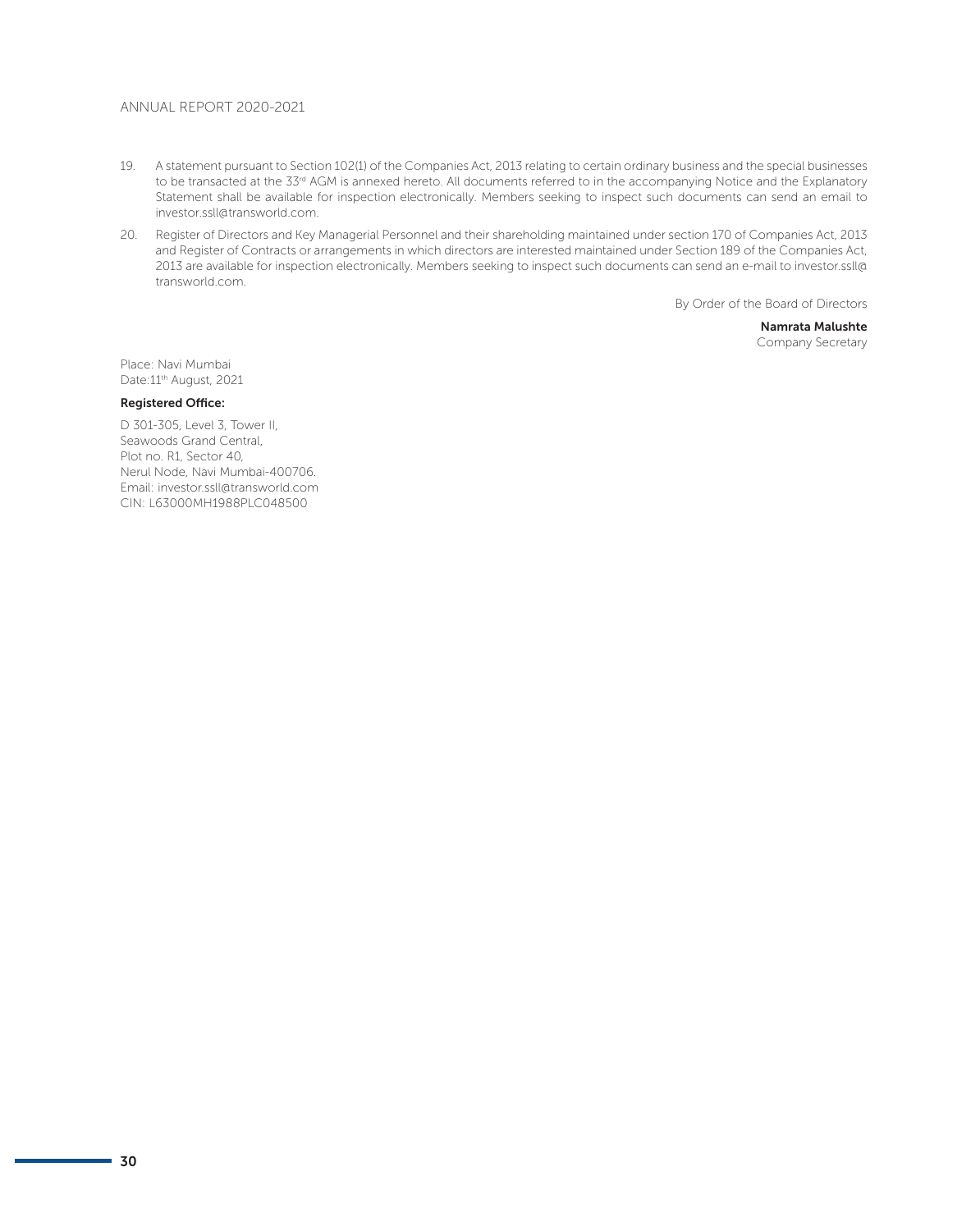

# EXPLANATORY STATEMENT PURSUANT TO SECTION 102 OF THE COMPANIES ACT, 2013

#### Item no. 4

# Appointment of Mr. Ajit George Paul (DIN: 08862403) as an Independent Director of the Company

Based on the recommendation of the Nomination & Remuneration Committee, the Board of Directors of the Company have appointed Mr. Ajit George Paul as an Additional Director (Independent Director) of the Company effective from 5<sup>th</sup> January, 2021, pursuant to the Articles of Association of the Company and Section 161(1) of the Companies Act, 2013. Under the said Section 161(1), he will hold office as an Additional Director upto this Annual General Meeting.

As required under Section 160 of the Companies Act, 2013, the Company has received notice from a Memberproposing the candidature of Mr. Ajit George Paul for the office of Independent Director of the Company. Accordingly, it is proposed to appoint Mr. Ajit George Paul as an Independent Director for a term of five consecutive years commencing from  $5<sup>th</sup>$  January, 2021 and ending on  $4<sup>th</sup>$  January, 2026.

The Company has received necessary declaration(s) from Mr. Ajit George Paul confirming that he meets the criteria as prescribed under the Companies Act, 2013 (the Act) and SEBI (Listing Obligations and Disclosure requirements) Regulations, 2015 (Listing Regulations). Mr. Ajit George Paul is not disqualified from being appointed as a Director under provisions of Section 164 of the Companies Act, 2013, nor debarred from holding the office of director by virtue of any SEBI order or any other such authority and has given his consent to act as a Director of the Company.

Mr. Ajit George Paul is a renowned Business Transformation consulting leader with over 25 years experience, and has international recognitions for Digital Strategy, Innovations Management and Enterprise Architecture. He has led CXO-level engagements with global Fortune 500 Clients in Banking, Financial Services, Logistics, Telecom and Services sectors for Tech Mahindra, Philips, Honda, Hexaware and his own advisory firm, Digital i2o. Recognitions for his thought leadership in Digital Transformation and Innovation Management include UN's ICEGOV 2020 and ISPIM (International Society for Professional Innovation Management) global forums. He has founded two successful startups since 2015: Digital i2o - a boutique Consulting & Implementation firm for Business Strategy and Digital Transformation initiatives; Giftolexia Solutions Pvt. Ltd. - an Industry recognized digital solutions venture to help children with Special Learning Disabilities. He is an Electronics & Communications Engineer with Advanced Management qualifications from MIT Sloan School, USA.

In the opinion of the Board, Mr. Ajit George Paul fulfils the conditions for his appointment as an Independent Director as specified in the Act and Listing Regulations and is independent of the management. Your Board believes that Mr. Ajit George Paul's induction on the Board will support in broadening the overall expertise of the Board. His brief profile and other relevant details are given in the annexure and forms part of this Notice.

Except Mr. Ajit George Paul, none of the Directors/ Key Managerial Personnel and their relatives are in any way, interested or concerned, financially or otherwise in the Resolution set out at Item No.4.

The Board of Directors accordingly recommends the Ordinary Resolution set out at Item No.4 of the Notice for the approval of the Members.

#### Item no. 5

#### Appointment of Mr. Ratnagiri Sivaram Krishnan (DIN: 06975736) as an Independent Director of the Company

Based on the recommendation of the Nomination & Remuneration Committee, the Board of Directors of the Company have appointed Mr. Ratnagiri Sivaram Krishnan as an Additional Director (Independent Director) of the Company effective from 6<sup>th</sup> April, 2021, pursuant to the Articles of Association of the Company and Section 161(1) of the Companies Act, 2013. Under the said Section 161(1), he will hold office as an Additional Director upto this Annual General Meeting.

As required under Section 160 of the Companies Act, 2013, the Company has received notice from a Member proposing the candidature of Mr. Ratnagiri Sivaram Krishnan for the office of Independent Director of the Company. Accordingly, it is proposed to appoint Mr. Ratnagiri Sivaram Krishnan as an Independent Director for a term of five consecutive years commencing from 6<sup>th</sup> April, 2021 and ending on 5th April, 2026.

The Company has received necessary declaration(s) from Mr. Ratnagiri Sivaram Krishnan confirming that he meets the criteria as prescribed under the Companies Act, 2013 (the Act) and SEBI (Listing Obligations and Disclosure requirements) Regulations, 2015 (Listing Regulations). Mr. Ratnagiri Sivaram Krishnan is not disqualified from being appointed as a Director under provisions of Section 164 of the Companies Act, 2013, nor debarred from holding the office of director by virtue of any SEBI order or any other such authority and has given his consent to act as a Director of the Company.

Mr. Ratnagiri Sivaram Krishnan is a Fellow of the Institute of Chartered Accountants in England & Wales and a member of the Institute of Chartered Accountants of India. He has professional experience of over 35 years with proven leadership capabilities in managing global resources and delivering strategic goals for multinational organizations. Mr. Krishnan is based in New York and Mumbai, with a particular focus on cross border activities in Asia and the United States, including strategic Business Development for US and Asian Corporations, Financial Institutions and Investors (public market and private capital), Capital Markets/ Financing solutions, Cross-border M&A and Restructuring, Corporate Governance, Portfolio Management, Business Reorganization, Customer Relationship and Supply Chain Development and Management.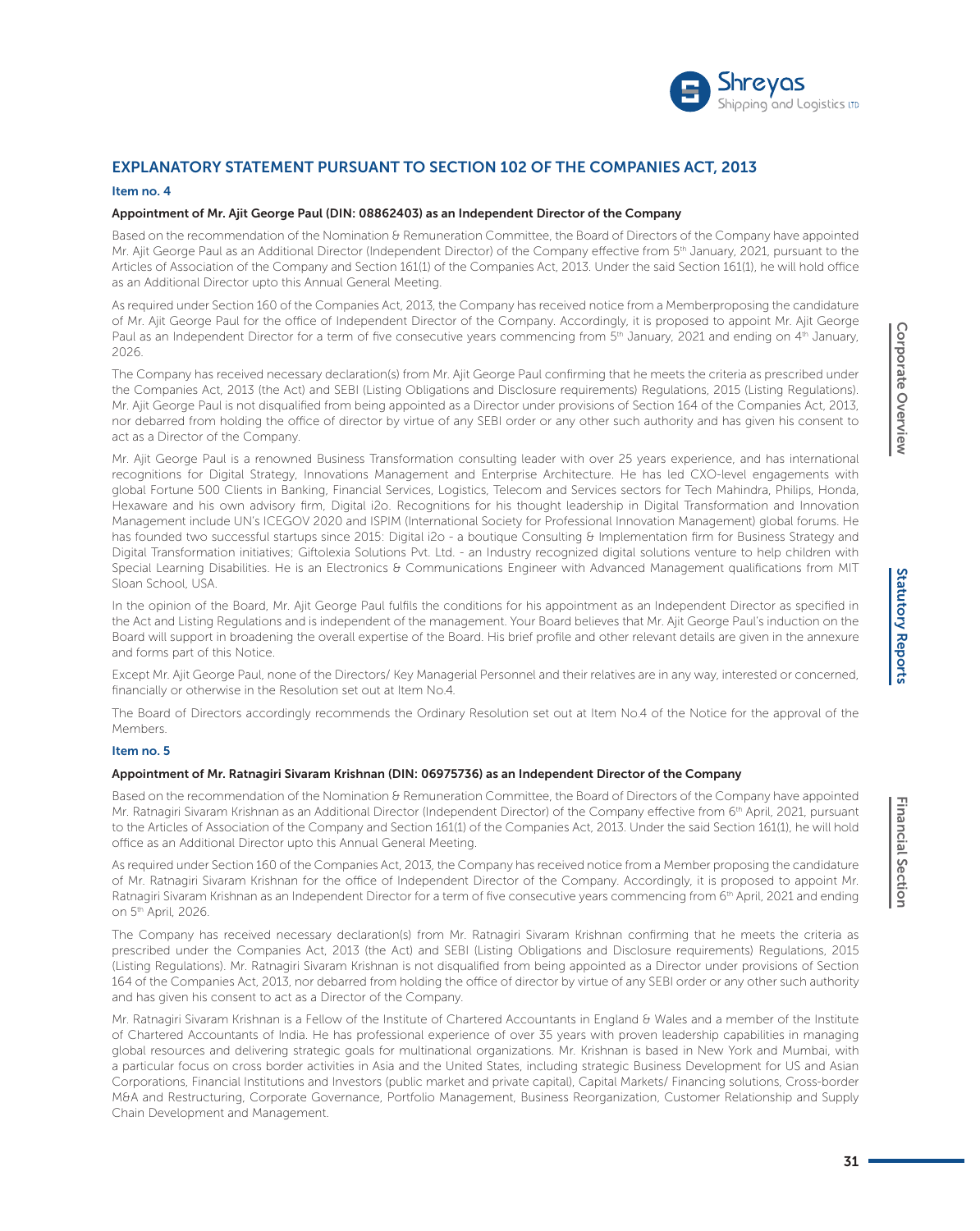In the opinion of the Board, Mr. Ratnagiri Sivaram Krishnan fulfils the conditions for his appointment as an Independent Director as specified in the Act and Listing Regulations and is independent of the management. Your Board believes that Mr. Ratnagiri Sivaram Krishnan's induction on the Board will support in broadening the overall expertise of the Board. His brief profile and other relevant details are given in the annexure and forms part of this Notice.

Except Mr. Ratnagiri Sivaram Krishnan, none of the Directors/ Key Managerial Personnel and their relatives are in any way, interested or concerned, financially or otherwise in the Resolution set out at Item No.5.

The Board of Directors accordingly recommends the Ordinary Resolution set out at Item No.5 of the Notice for the approval of the Members.

#### Item No. 06

#### Appointment of Ms. Anisha Ramakrishnan (DIN: 09263983) as Director of the Company

Based on the recommendation of the Nomination & Remuneration Committee, the Board of Directors of the Company has appointed Ms. Anisha Ramakrishnan as an Additional Director of the Company with effect from 12<sup>th</sup> August, 2021. In terms of Section 161 of the Companies Act, 2013, the Additional Director holds office till the ensuing Annual General Meeting. The Company has received notice from a member under Section 160 of the Companies Act, 2013, proposing the candidature of the aforesaid Additional Director to the office of directorship.

The proposed appointment of Ms. Anisha Ramakrishnan as a Director is in the category of 'Non- Independent and Non-Executive'.

The Company has received necessary declaration(s) from Ms. Anisha Ramakrishnan confirming that she meets the criteria as prescribed under the Companies Act, 2013 ('the Act') and SEBI (Listing Obligations and Disclosure requirements) Regulations, 2015 (Listing Regulations). Ms. Anisha Ramakrishnan is not disqualified from being appointed as a Director under provisions of Section 164 of the Companies Act, 2013, nor debarred from holding the office of director by virtue of any SEBI order or any other such authority and has given her consent to act as a Director of the Company.

Ms. Anisha Ramakrishnan has completed her Master of Science (MSc) Shipping, Trade, & Finance from CASS Business School, City University London, United Kingdom and Bachelor of Arts (B.A) in International Affairs, Minor in Business Administration and in Global Social Entrepreneurship from Northeastern University, Boston, MA 2013. She also has completed executive program leading with Big Data Analytics from Northwestern University, Kellogg School of Management, Evanston, IL 2017. She was the founding member of an exclusive Northeastern Alumni community that values well- positioned global leaders, in which members network and collaborate on entrepreneurial concepts. Ms. Anisha heads the Corporate Social Responsibility for the Transworld Group and is actively engaged in family office.

Ms. Anisha Ramakrishnan is the daugter of Mr. S. Ramakrishnan, Executive Chairman. Pursuant to the the provisions of Section 2 (77) of the Companies Act, 2013 and Rules made thereunder Mr. S. Ramakrishnan & his relatives are deemed interested in the said Resolution No. 6. None other Directors/ Key Managerial Personnel and their relatives are in any way, interested or concerned, financially or otherwise in the Resolution set out at Item No.6.

The Board of Directors accordingly recommends the Ordinary Resolution set out at Item No.6 of the Notice for the approval of the Members.

# Item no. 7 and 8

## Appointment of Capt. Milind Patankar (DIN: 02444758) as Managing Director (Key Managerial Personnel) of the company for a period of 3 years with effect from 1<sup>st</sup> July, 2021 along with remuneration

In terms of the provisions of the Companies Act, 2013 and the Articles of Association of the Company, the Nomination and Remuneration Committee and the Board of Directors have appointed Capt. Milind Kashinath Patankar as the Managing Director of the Company for a period of 3 (three) years with effect from 1st July, 2021 subject to the approval of the Shareholders of the Company.

Capt. Milind Patankar (DIN: 02444758), aged 61 Years, has been awarded a certificate of competency as Extra Master Mainer in relation to the Merchantile Marine by the Government of India. He is a certified Fellow of The Institute of Chartered Shipbrokers and The Nautical Institute, United Kingdom. He is a Fellow and Director of The Company of Master Mariners of India. He is also a member of the Shipping, Transport & Logistic Committee of the Bombay Chamber of Commerce and Industry.

#### The agreement entered by the Company, contains inter-alia, the following principal terms and conditions:

#### 1. Duties and Powers

 The Managing Director shall perform the duties and exercise the powers assigned to him or vested in him by the Board of Directors of the Company from time to time.

#### 2. Period of Appointment

Three Years with effect from 1st July, 2021 to 30th June, 2024

# 3. Salary

Consolidated Salary up to  $\bar{\tau}$  3,00,00,000/- (Rupees Three Crore only) per annum as may be decided by the Nomination and Remuneration Committee from time to time, subject to the limits specified under section 197 and other applicable provisions of the Companies Act, 2013 read with Schedule V of the said Act as amended from time to time.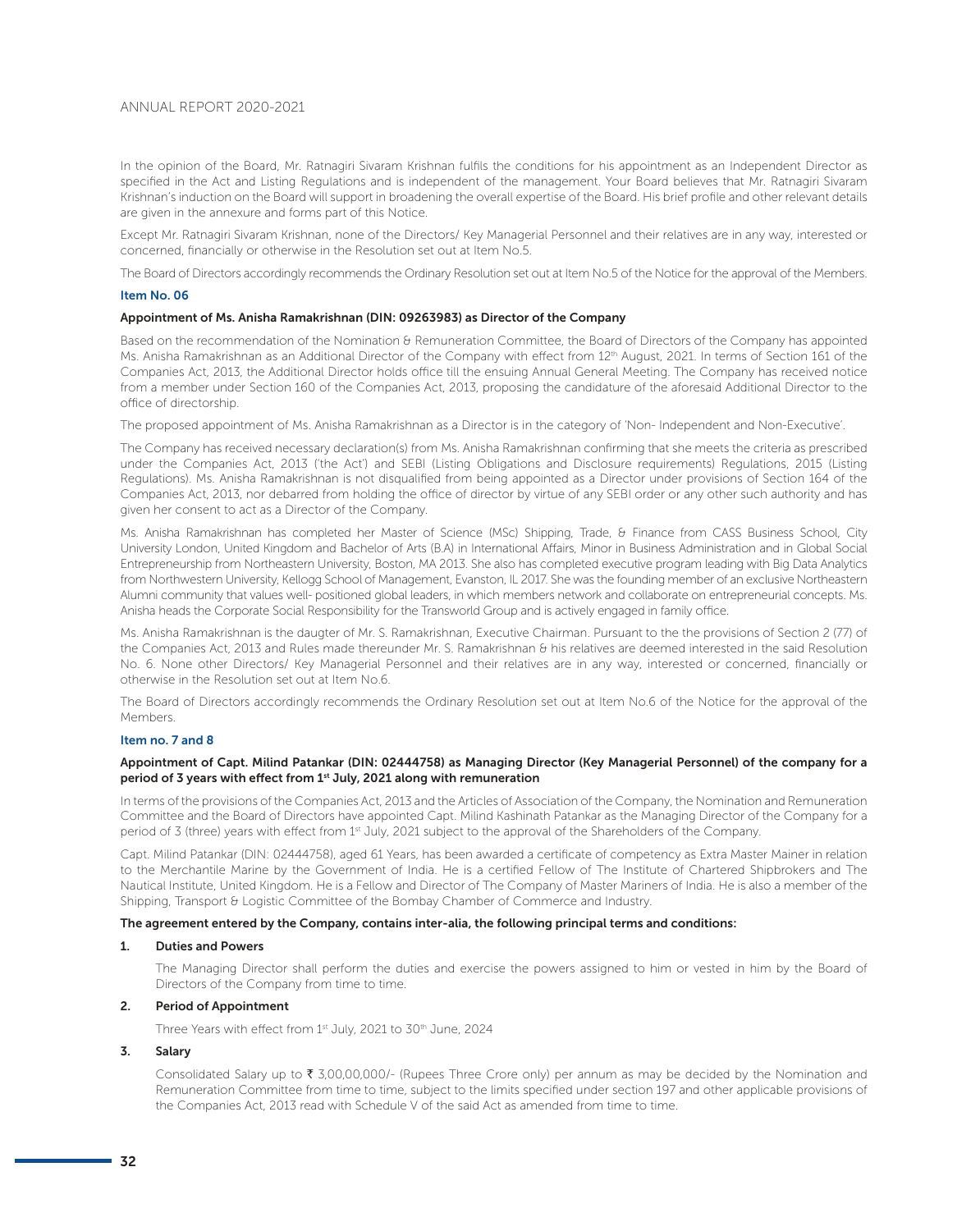

#### Perquisites and Allowances

- a) Provision of transportation / conveyance facilities.
- b) Provision of telecommunication facilities.
- c) Leave encashment as per rules of the Company.
- d) Reimbursement of medical expenses incurred for himself and his family as per rules of the Company.
- e) Reimbursement of entertainment and other expenses actually and properly incurred for the business of the Company as well as other expenses incurred in the performance of duties on behalf of the Company.
- f) Personal accident insurance.
- g) Medical insurance for self and family.

#### 4. Minimum Remuneration

 The Managing Director shall be paid the said remuneration by way of salary and perquisites notwithstanding that in any financial year during the currency of his tenure of, the Company has no profit or its profits are inadequate.

#### 5. Compensation

 If before the expiry of the Agreement, the tenure of his office as Managing Director is determined, he shall be entitled to compensation for the loss of office subject to the provisions of Section 202 of the Companies Act, 2013.

# INFORMATION PURSUANT TO SCHEDULE V OF THE COMPANIES ACT, 2013

#### 1. GENERAL INFORMATION:-

## i. Nature of Industry:

The Company is in Shipping business.

### ii. Date or expected date of commencement of commercial production:

The Company is into shipping owning since incorporation.

 iii. In case of new companies, expected date of commencement of activities as per project approved by financial institutions appearing in the prospectus:

Not Applicable.

# iv. Financial performance based on given indicators:

As per the Audited Accounts of the previous three financial years:-

 $(\bar{\bar{\tau}} \ln \vert \text{acs})$ 

| <b>Particulars</b> |        | $\overline{1}$ As on March 31, 2020 As on March 31, 2019 As on March 31, 2018 |        |
|--------------------|--------|-------------------------------------------------------------------------------|--------|
| Total Income       | 61.601 | 62.761                                                                        | 54.418 |
| Profit before Tax  | 911    | 3.432                                                                         | 8.204  |
| Profit after Tax   | 845    | 3.365                                                                         | 8,091  |

|                                                                                                                                                    | $(\bar{\bar{\mathbf{x}}}$ in lacs) |
|----------------------------------------------------------------------------------------------------------------------------------------------------|------------------------------------|
| Foreign exchange earnings including proceeds on sale of ship (on accrual basis)                                                                    | 23.278                             |
| Foreign exchange outgo including operating components, spare parts, vessel funding and other<br>expenditure in foreign currency (on accrual basis) | 13.194                             |

#### v. Foreign Investments or collaborations, if any:

NIL

# 2. INFORMATION ABOUT THE APPOINTEE:-

#### Background details:

 Capt. Milind Kashinath Patankar has been awarded a certificate of competency as Extra Master Mainer in relation to the Merchantile Marine by the Government of India. He is a certified Fellow of The Institute of Chartered Shipbrokers and The Nautical Institute, United Kingdom. He is a Fellow and director of The Company of Master Mariners of India. He is also a member of the Shipping, Transport & Logistic Committee of the Bombay Chamber of Commerce and Industry.

#### Past remuneration:

Details of the remuneration paid to Capt. Milind Kashinath Patankar in previous 3 financial years : NIL

Corporate Overview Corporate Overview Corporate Overview Corporate Overview Corporate Overview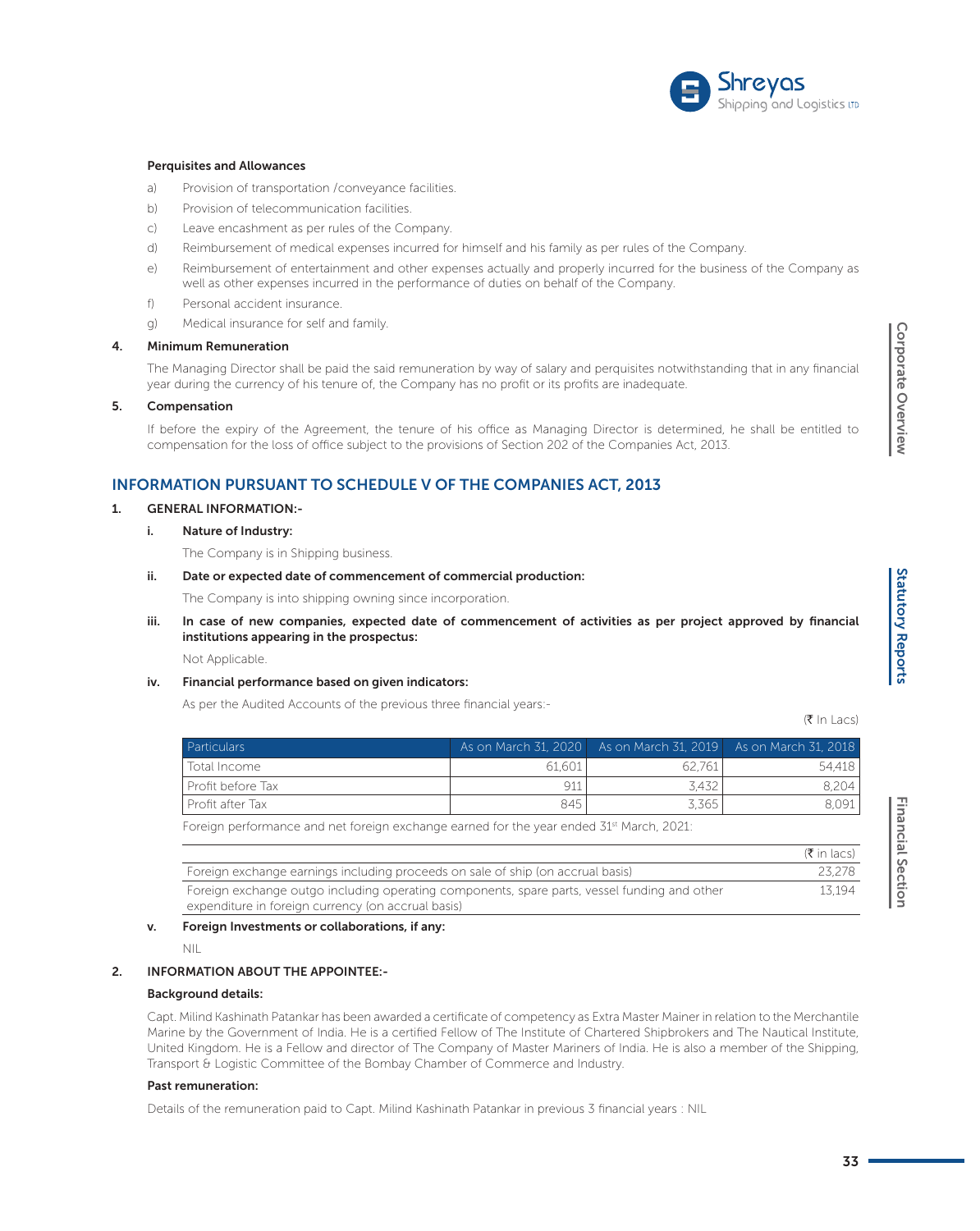#### Job profile:

 The Managing Director shall perform the duties and exercise the powers assigned to him or vested in him by the Board of Directors of the Company from time to time.

**Remuneration proposed:** The terms of remuneration are detailed in the Explanatory statement.

#### Comparative remuneration profile with respect to industry, size of the company, profile of the position and person:

The remuneration proposed is reasonable in the context of global operations & complexity of business of the Company and commensurate with the similar industry (Shipping and Logistics Business), operating in India and the profile of the position.

Pecuniary relationship directly or indirectly with the Company or relationship with the managerial personnel:  $No$ such relationship

## 3. OTHER INFORMATION:

#### i. Reasons of loss or inadequate profits:

For the year ended 31<sup>st</sup> March, 2021, the Company has made Profit before tax of  $\bar{\tau}$  3,882 Lacs and Profit after tax of  $\bar{\tau}$  3,748 Lacs.

#### ii. Steps taken or proposed to be taken for improvement:

 The Company has set up a Strategy Committee of the Board of Directors to consistently evaluate options and mechanisms to improve the performance and business of the company. Further, Company has taken steps to reduce overheads substantially by concentrating its attention on manpower, financial cost and other administrative expenses to improve profitability.

#### iii. Expected increase in productivity and profits in measurable terms:

 The Company's tight control on cost, higher asset productivity is expected to improve the profit before depreciation, interest and tax (PBIT) over the years.

 The terms and conditions of the appointment of Capt. Milind Kashinath Patankar shall be governed by the Agreement entered between the Company and Capt. Milind Kashinath Patankar. The draft of the Agreement referred to above is open for inspection by the Members at the Registered Office of the Company between 10.00 a.m. and 12.00 noon on any working day up to the closure of voting period.

 The terms and conditions for appointment and payment of remuneration may be altered and varied by the Nomination and Remuneration Committee / Board as it may be necessary or decided from time to time.

 The Managing Director, whose appointment is being approved under this resolution, may be liable to retire by rotation if necessary for the compliance purpose and with intent that the number of directors not liable to retirement by rotation shall not exceed the prescribed limit. Managing Director will be reappointed as director immediately on retirement by rotation, he shall continue to hold his office of managing director and such reappointment as a director shall not be deemed to constitute a break in his appointment as Managing Director. As an enabling approval, it is proposed to authorize the Board to approve remuneration in excess of the ceiling as referred in the resolution, whenever it will be necessary or the Board thinks it appropriate, keeping in view recommendation of the Nomination and Remuneration Committee, if any.

 Details relating to directorship in other companies, relation with other directors, shares held and other details are given separately in this Notice. He is not related to any Director or key managerial personnel of the Company in any way.

 The Board of Directors are of the opinion that the appointment of Capt. Milind Kashinath Patankar as Managing Director is advisable and accordingly recommends passing the special resolution as proposed in the Notice.

 The Resolution and Explanatory Statement should be considered as disclosure and information under applicable statutory provisions as may be applicable or necessary including written memorandum pursuant to section 190 of the Act.

 Capt. Milind Kashinath Patankar, being appointee is interested in the resolutions as set out in this Notice with regard to his appointment. The appointee and his respective relatives may be deemed to be interested in the resolutions to the extent of his shareholding interest in the Company, if any.

 Except as mentioned above, none of the Directors and key managerial personnel of the Company and his relatives is interested or concerned, financially or otherwise, in the resolutions for the above matter.

 The Board of Directors accordingly recommends the Ordinary Resolution set out at Item No. 7 and Special Resolution set out at Item No. 8 of the Notice for the approval of the Members.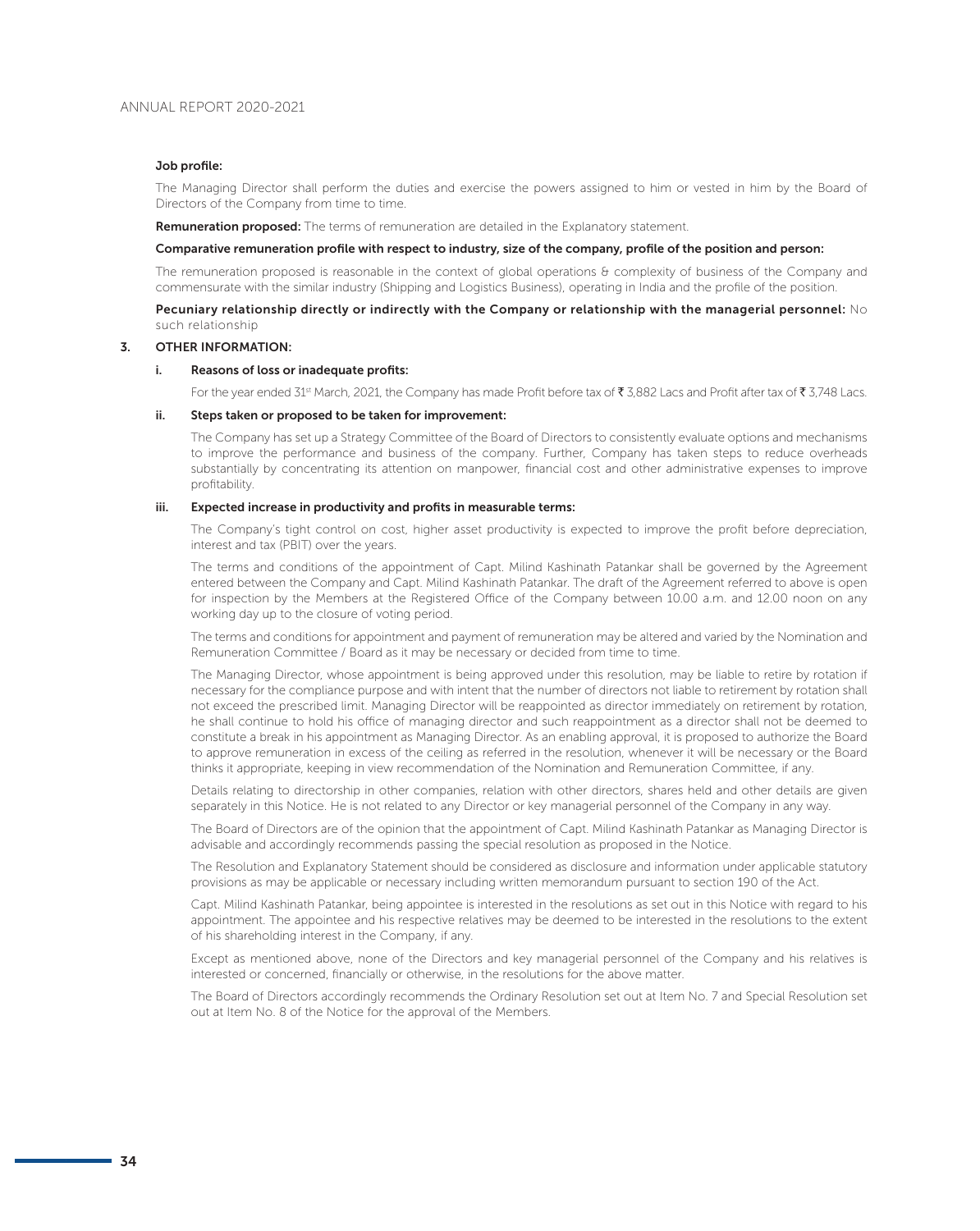

# ANNEXURE TO NOTICE

Details of Directors seeking appointment/re-appointment at the Annual General Meeting pursuant to Regulation 36 of the Securities and Exchange Board of India (Listing Obligations and Disclosure Requirements) Regulations, 2015 and Secretarial Standard on General Meetings (SS-2)

| Name of the Director                                                                                                                                                  | Mr. Ramakrishnan<br>Sivaswamy Iyer                                                                                                                                                                                                                                                                                                                                                                                                                                                                                                                                                               | Mr. Ajit George Paul                                                                                                                                                                                                                                                                                                                                                                                            | Mr. Ratnagiri Sivaram Krishnan                                                                                                                                                                                                                                                                                                                                                                                                                                                                                                                                                                                                                                                                                                                                                                                                                                                                                                                       | Ms. Anisha Ramakrishnan                                                                                                                                                                                                                                                                                                                                                                                                                                                                                                                                                                                                                                                                                                                                                                                                                                                                                                                                 | Capt. Milind Kashinath Patankar                                                                                                                                                                                                                                                                                                                                                                                                                                                                                               |
|-----------------------------------------------------------------------------------------------------------------------------------------------------------------------|--------------------------------------------------------------------------------------------------------------------------------------------------------------------------------------------------------------------------------------------------------------------------------------------------------------------------------------------------------------------------------------------------------------------------------------------------------------------------------------------------------------------------------------------------------------------------------------------------|-----------------------------------------------------------------------------------------------------------------------------------------------------------------------------------------------------------------------------------------------------------------------------------------------------------------------------------------------------------------------------------------------------------------|------------------------------------------------------------------------------------------------------------------------------------------------------------------------------------------------------------------------------------------------------------------------------------------------------------------------------------------------------------------------------------------------------------------------------------------------------------------------------------------------------------------------------------------------------------------------------------------------------------------------------------------------------------------------------------------------------------------------------------------------------------------------------------------------------------------------------------------------------------------------------------------------------------------------------------------------------|---------------------------------------------------------------------------------------------------------------------------------------------------------------------------------------------------------------------------------------------------------------------------------------------------------------------------------------------------------------------------------------------------------------------------------------------------------------------------------------------------------------------------------------------------------------------------------------------------------------------------------------------------------------------------------------------------------------------------------------------------------------------------------------------------------------------------------------------------------------------------------------------------------------------------------------------------------|-------------------------------------------------------------------------------------------------------------------------------------------------------------------------------------------------------------------------------------------------------------------------------------------------------------------------------------------------------------------------------------------------------------------------------------------------------------------------------------------------------------------------------|
| Date of Birth                                                                                                                                                         | 01/01/1961                                                                                                                                                                                                                                                                                                                                                                                                                                                                                                                                                                                       | 25/09/1960                                                                                                                                                                                                                                                                                                                                                                                                      | 28/05/1964                                                                                                                                                                                                                                                                                                                                                                                                                                                                                                                                                                                                                                                                                                                                                                                                                                                                                                                                           | 09/06/1991                                                                                                                                                                                                                                                                                                                                                                                                                                                                                                                                                                                                                                                                                                                                                                                                                                                                                                                                              | 25/09/1960                                                                                                                                                                                                                                                                                                                                                                                                                                                                                                                    |
| Nationality                                                                                                                                                           | Indian                                                                                                                                                                                                                                                                                                                                                                                                                                                                                                                                                                                           | Indian                                                                                                                                                                                                                                                                                                                                                                                                          | Indian                                                                                                                                                                                                                                                                                                                                                                                                                                                                                                                                                                                                                                                                                                                                                                                                                                                                                                                                               | Indian                                                                                                                                                                                                                                                                                                                                                                                                                                                                                                                                                                                                                                                                                                                                                                                                                                                                                                                                                  | Indian                                                                                                                                                                                                                                                                                                                                                                                                                                                                                                                        |
| Date of Appointment                                                                                                                                                   | 01/04/2021                                                                                                                                                                                                                                                                                                                                                                                                                                                                                                                                                                                       | 05/01/2021                                                                                                                                                                                                                                                                                                                                                                                                      | 06/04/2021                                                                                                                                                                                                                                                                                                                                                                                                                                                                                                                                                                                                                                                                                                                                                                                                                                                                                                                                           | 12/08/2021                                                                                                                                                                                                                                                                                                                                                                                                                                                                                                                                                                                                                                                                                                                                                                                                                                                                                                                                              | 01/07/2021                                                                                                                                                                                                                                                                                                                                                                                                                                                                                                                    |
| Brief resume,<br>qualification,<br>experience and nature<br>of expertise in specific<br>functional areas                                                              | Mr. Ramakrishnan Sivaswamy<br>lyer is the driving force behind<br>the Transworld Group of<br>Companies. Mr. Ramakrishnan<br>Sivaswamy lyer is Graduate<br>in Commerce from the<br>University of Mumbai and<br>has completed Owners and<br>Presidents<br>Management<br>Course from Harvard Business<br>School, USA. He has over<br>36 years of entrepreneurial<br>experience including hands<br>on experience in ship<br>owning, coastal and feeder<br>liner shipping,<br>shipping,<br>warehousing and distribution,<br>freight<br>forwarding,<br>cold<br>chain logistics and ship<br>management. | Mr. Ajit George Paul is<br>a renowned Business<br>Transformation consulting<br>leader with over 25 years<br>and<br>has<br>experience<br>international recognitions<br>Digital<br>Strategy,<br>for<br>Innovations Management<br>Enterprise<br>and<br>Architecture.<br>is an Electronics<br>He<br>€<br>Communications<br>with<br>Engineer<br>Advanced Management<br>qualifications from MIT<br>Sloan School, USA. | Mr. R S Krishnan is a Fellow<br>of the Institute of Chartered<br>Accountants in England & Wales<br>and a member of the Institute<br>Chartered Accountants<br>of<br>of India. He has professional<br>experience of over 35 years with<br>proven leadership capabilities<br>in managing global resources<br>and delivering strategic goals<br>for multinational organizations.<br>Mr. R S Krishnan is based in<br>New York and Mumbai, with<br>a particular focus on cross<br>border activities in Asia and<br>the United States, including<br>strategic Business Development<br>for US and Asian Corporations,<br>Financial<br>Institutions<br>and<br>Investors (public market and<br>private capital), Capital Markets/<br>Financing solutions, Cross-<br>border M&A and Restructuring,<br>Corporate<br>Governance,<br>Portfolio Management, Business<br>Reorganization,<br>Customer<br>Relationship and Supply Chain<br>Development and Management. | Ms. Anisha Ramakrishnan<br>has completed her Master<br>of Science (MSc) Shipping,<br>Trade, & Finance from<br>CASS Business School,<br>City University London,<br>United Kingdom<br>and<br>Bachelor of Arts (B.A) in<br>International Affairs. Minor<br>in Business Administration<br>and in Global Social<br>from<br>Entrepreneurship<br>University,<br>Northeastern<br>Boston, MA 2013. She also<br>has completed executive<br>program leading with<br>Big Data Analytics from<br>Northwestern University,<br>Kellogg<br>School<br>of<br>Management, Evanston, IL<br>2017. She was the founding<br>member of an exclusive<br>Northeastern<br>Alumni<br>community that values<br>well- positioned global<br>leaders, in which members<br>network and collaborate<br>entrepreneurial<br>on<br>Ms. Anisha<br>concepts.<br>Corporate<br>heads<br>the<br>Social Responsibility for the<br>Transworld Group and is<br>actively engaged in family<br>office. | Capt. Milind Kashinath Patankar<br>has been awarded a certificate<br>of competency as Extra<br>Master Mainer in relation to<br>the Merchantile Marine by the<br>Government of India. He is a<br>certified Fellow of The Institute<br>of Chartered Shipbrokers and<br>The Nautical Institute, United<br>Kingdom. He is a Fellow and<br>director of The Company of<br>Master Mariners of India. He is<br>also a member of the Shipping,<br>Transport & Logistic Committee<br>of the Bombay Chamber of<br>Commerce and Industry. |
| No. of Board Meetings<br>attended during the<br>tenure of director for<br>financial year ended<br>March 31, 2021                                                      | 6 out of 6                                                                                                                                                                                                                                                                                                                                                                                                                                                                                                                                                                                       | 1 out of 1                                                                                                                                                                                                                                                                                                                                                                                                      | ΝA                                                                                                                                                                                                                                                                                                                                                                                                                                                                                                                                                                                                                                                                                                                                                                                                                                                                                                                                                   | ΝA                                                                                                                                                                                                                                                                                                                                                                                                                                                                                                                                                                                                                                                                                                                                                                                                                                                                                                                                                      | NA.                                                                                                                                                                                                                                                                                                                                                                                                                                                                                                                           |
| held<br>Directorships<br>in other companies<br>(excluding<br>foreign<br>companies<br>and<br>Section 8 companies)                                                      | 9                                                                                                                                                                                                                                                                                                                                                                                                                                                                                                                                                                                                | $\mathbf{1}$                                                                                                                                                                                                                                                                                                                                                                                                    | $\mathbf{1}$                                                                                                                                                                                                                                                                                                                                                                                                                                                                                                                                                                                                                                                                                                                                                                                                                                                                                                                                         | $\mathbf{0}$                                                                                                                                                                                                                                                                                                                                                                                                                                                                                                                                                                                                                                                                                                                                                                                                                                                                                                                                            | $\mathbf{1}$                                                                                                                                                                                                                                                                                                                                                                                                                                                                                                                  |
| Memberships /<br>Chairmanships of<br>committees of other<br>public companies<br>(includes only<br>Audit Committee<br>and Stakeholders'<br>Relationship<br>Committee.) | ΝL                                                                                                                                                                                                                                                                                                                                                                                                                                                                                                                                                                                               | <b>NIL</b>                                                                                                                                                                                                                                                                                                                                                                                                      | $\mathbf{1}$<br>Shriram Life Insurance Company<br>Limited- Member of Audit<br>Committee                                                                                                                                                                                                                                                                                                                                                                                                                                                                                                                                                                                                                                                                                                                                                                                                                                                              | <b>NIL</b>                                                                                                                                                                                                                                                                                                                                                                                                                                                                                                                                                                                                                                                                                                                                                                                                                                                                                                                                              | NIL                                                                                                                                                                                                                                                                                                                                                                                                                                                                                                                           |
| in the Company                                                                                                                                                        | Number of Shares held 15,57,550 equity shares                                                                                                                                                                                                                                                                                                                                                                                                                                                                                                                                                    | NIL                                                                                                                                                                                                                                                                                                                                                                                                             | NIL                                                                                                                                                                                                                                                                                                                                                                                                                                                                                                                                                                                                                                                                                                                                                                                                                                                                                                                                                  | 7,17,325 equity shares                                                                                                                                                                                                                                                                                                                                                                                                                                                                                                                                                                                                                                                                                                                                                                                                                                                                                                                                  | NIL                                                                                                                                                                                                                                                                                                                                                                                                                                                                                                                           |

Statutory Reports Corporate Overview Corporate Overview Corporate Overview Corporate Overview

**Statutory Reports** 

**Financial Section** 

Corporate Overview